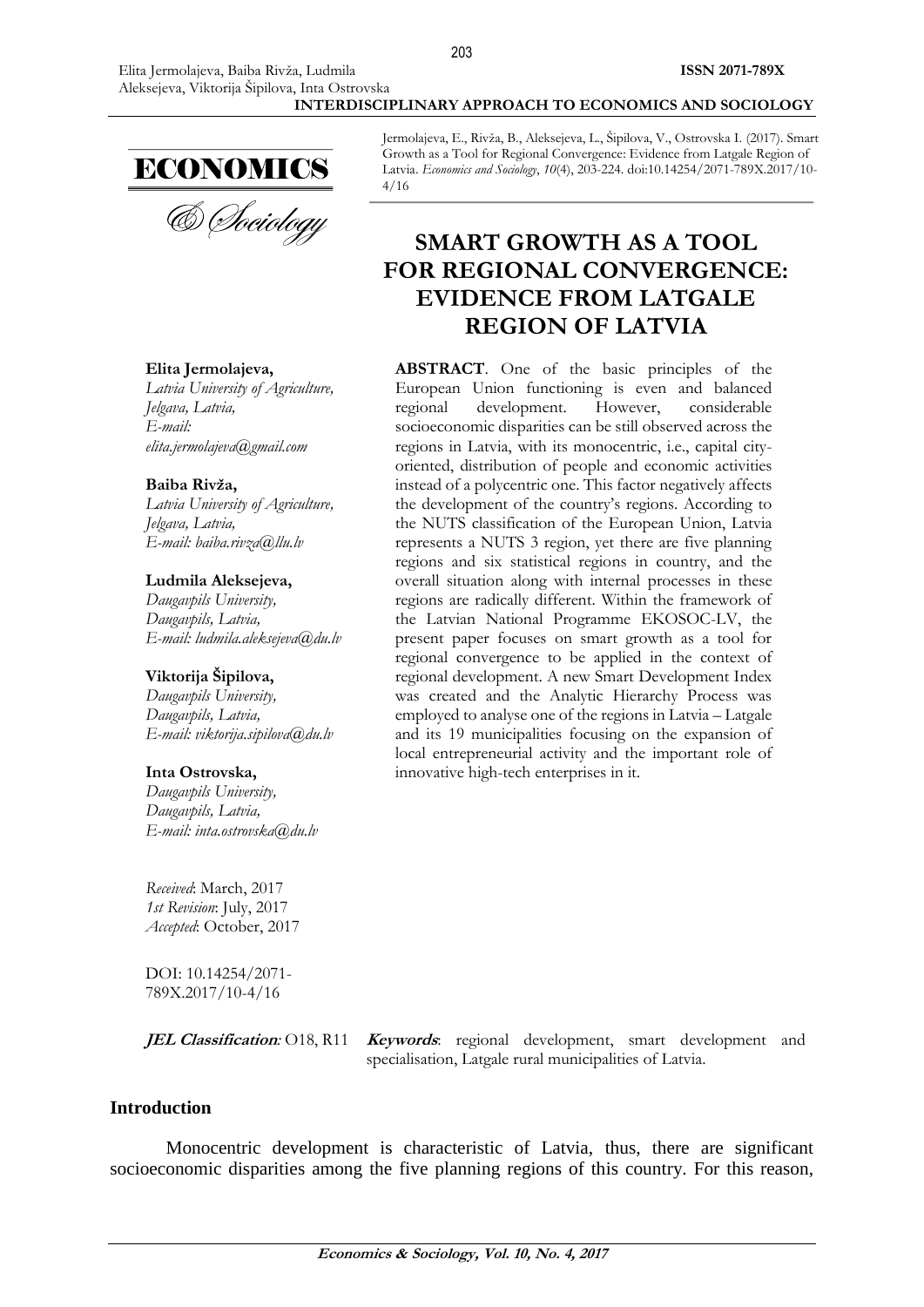#### **INTERDISCIPLINARY APPROACH TO ECONOMICS AND SOCIOLOGY**

researchers analyse the current situation and the internal processes in order to identify the best and most effective ways how to achieve balanced regional development. Furthermore, there are disparities not only among the regions but also across 119 municipalities (9 cities and 110 municipalities with rural territories – further "rural municipalities").

For several years already lasts the discussion about smart regions in Latvia, it is based on a new approach to regional development theories. There are different challenges in this process: theoretical background which includes new terminology and new comprehension of terms among scientists; information on national and municipal institutions; new competences (knowledge, skills) of entrepreneurs and society as a whole. People wish to live in a space, which is people-friendly – this means having a job, decent living conditions, active cultural life and beautiful/ tended nature. Such spaces nowadays are named *smart territories, smart cities, smart regions* (Smart, 2007).

One of the tools to develop such smart regions in Latvia is the implementation of National Research Programme (since 2014) No. 5.2 'Economic Transformation, Smart Growth, Governance and Legal Framework for the State and Society for Sustainable Development – a New Approach to the Creation of a Sustainable Learning Community (EKOSOC-LV), which includes 10 interdisciplinary projects (Valsts, 2014). The programme envisages research on current public developments in the fields of economy, demography, administration, law, regional development, environmental protection and other areas, with a particular focus on economic transformations, innovation processes and environmental safety. The research aim of the project Processes of Latvian Rural and Regional Development and Possibilities within the Framework of the Economy **(**No. 5.2.3) is to create the models of smart regional development for Latvia. The specific research task of the present paper is to analyse the current situation and possible smart development in one of the planning regions of Latvia – Latgale, and in relation to its rural municipalities specifically.

The structure of the paper includes the following key elements: 1) regional development of Latvia; 2) performance results in the municipalities of Latgale region based on the Smart Development Index and the Analytic Hierarchy Process (AHP) method; 3) performance of high-tech (HT) enterprises. Since the present research is very large in size and the research findings have been partly published, the authors are going to make necessary references and not focus on the already disseminated information. Instead, the authors will introduce the readers to unpublished data only.

Research methods used in this study include: monographic methods, logical construction, the Smart Development Index, the AHP.

# **1. Literature review**

As regards regional development, the Regional Development Guidelines are one of the key documents in Latvia; it is a medium term policy document that defines national regional policies in the period from 2013 to 2019. The Guidelines are a document intended for the introduction of spatial development measures defined in the Sustainable Strategy of Latvia until 2030, which prescribes particular medium-term activities and objectives and details the priorities, activities and objectives set in the National Development Plan 2014-2020 (Reģionālās, 2013). One of the basic principles of functioning of the European Union is even and balanced regional development; however, there are still considerable socio-economic disparities across the regions in Latvia, and a monocentric, i.e. capital city-oriented, distribution of people and economic activities instead of a polycentric one is typical of the country, which negatively affects the development of the other regions.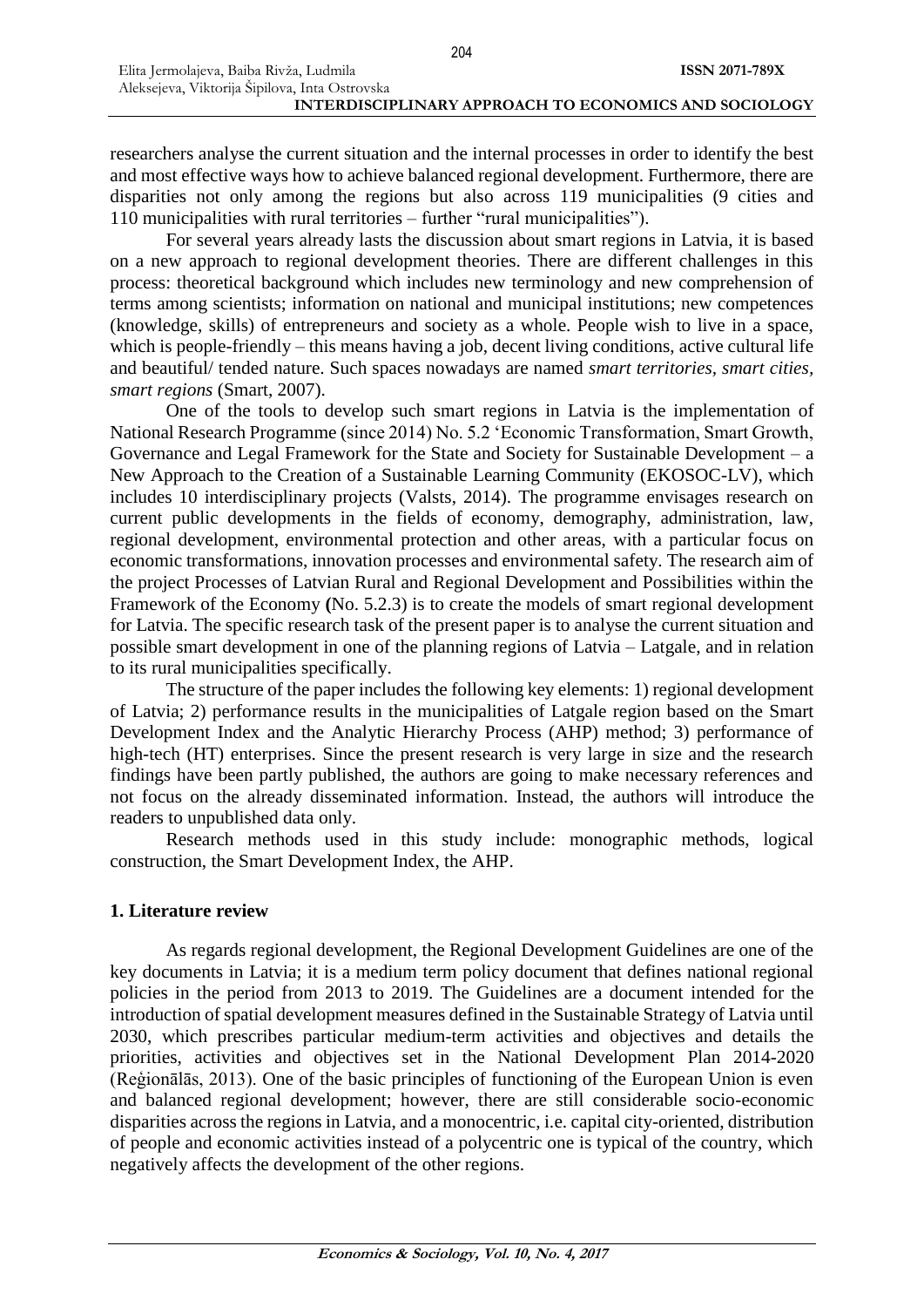Elita Jermolajeva, Baiba Rivža, Ludmila

One of the latest papers written 'under' the Regional Studies Association is 'Towards Cohesion Policy 4.0: Structural Transformation and Inclusive Growth', where indicated that "inequalities in economic growth and development across the EU are now accounted for by differences *within* rather than *between* countries" (Bachtler *et al.*, 2017, p. 18).

For this reason, researchers seek new opportunities to change the current regional development processes in Latvia and to identify what the regions themselves should do to contribute to their prosperity. One of the ways how to change the existing situation is to realise the European Commission suggestion that smart specialisation is essential for balanced and sustainable development (European Commission, 2012).

In the case of Latvia, the introduction and implementation of a smart specialisation strategy are based on a relatively small number of research works that have analysed the specifics of application of this approach in small rural territories when moving towards a polycentric development model. The researchers mainly focused on the analyses of urban areas, stressing their potential for contributing to a smart specialisation (e.g. Di Leo and Salvia, 2017; Sinkiene *et al.*, 2014; Casado, 2014) or analysing problems regarding the efficient supply of services (e.g. Arcelus et al., 2015) and dependence on subsidies (e.g. Partridge *et al.*, 2015). For this reason, researchers in Latvia have increasingly focused on examining a smart specialisation strategy for small rural territories in Latvia (e.g. Zvirbule *et al.*, 2016; Šipilova *et al.*, 2017a, 2017b, 2016; Kreslins and Stefenberga, 2016; Melbarde and Ore, 2016).

As the majority of European residents live in urban areas (European Union, 2011), this leads to a situation that small rural territories have limited possibilities to introduce and assess a smart specialisation. It could be explained by the fact that small rural territories are usually sparsely populated, their populations have a relatively low education level and there is a long distance to "knowledge centres" (e.g. Steiner & Mossbock, 2014; Chmielewska & Horváthová, 2016; Straka *et al.*, 2015), while the introduction of "smartness" and an assessment of it are based on such indicators as innovations, technologies and patents introduced and creation of a new knowledge, which are quite difficult to obtain for the small rural territories in statistical databases (Rutkauskas *et al.*, 2014).

Based on the findings available in the scientific literature, the research authors consider that any opinion on the application of potential of every territory expressed within the new development paradigm (e.g. Vanthillo & Verhetsel, 2012) explicitly indicate the opportunities for small rural territories to engage in the smart specialisation process. After summarising the experience of Europe and the USA in contributing to smart development Šipilova *et al.* (2017b) concluded that small rural territories too had vast opportunities to develop a smart specialisation and that a focus on some specific indicators could result in a wrong understanding of the potential of the small rural territories for engaging in this process.

The next problem is associated with the possibility to contribute to smart development in very diverse rural territories (Naldi *et al.*, 2015). Scientists stress various smart specialisation introduction strategies that could be appropriate for rural territories, e.g. a specialisation in agriculture (Sandu, 2014), eco-innovation activities (Álvarez *et al.*, 2014), sustainable infrastructure (Molavi and Shapoorian, 2013) etc. A potential solution to the introduction of a smart specialisation in small rural territories could be found by applying the so-called placebased regional development approach, which provides the implementation of every territory's potential (e.g. McCann and Rodriguez-Pose, 2011; Habánik *et al.*, 2016).

### **2. Methodological approach**

Addressing the issue under research, the authors applied several scientific methods for refreshing stereotypes of the region and detecting key factors driving regional development in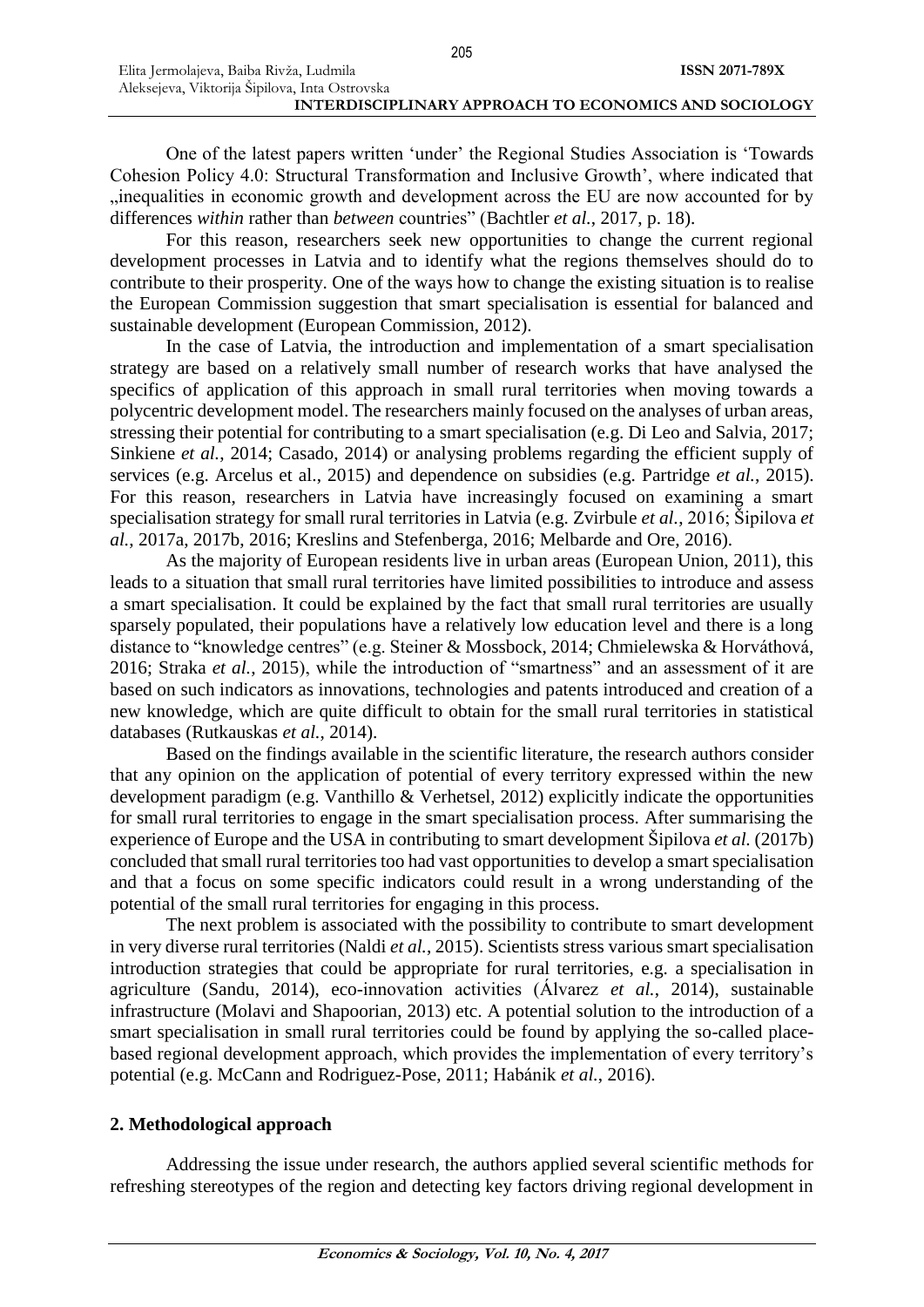small municipalities in Latgale in the framework of the place-based approach. The choice to test the place-based approach finds roots in aims of regional development in Latvia according to regional development strategies.

The authors partly used EDORA Cube – European Development Opportunities for Rural Areas – principles according to Copus and Noguera (2010) for refreshing stereotypes of intermediate and predominantly rural regions. A new typology, offered by the authors, is based on the regional development process, which is understood as growth rates of entrepreneurship. The methodology and some methods of the EU ESPON project were used as well (ESPON, 2013). The new typology was created based on the processes of regional development (Šipilova *et al.*, 2017a, 2017b; Zvirbule *et al.*, 2016).

Municipalities are divided into groups by using data on economically active statistical units: market sector and individual businesses. Smart and sustainable territory development takes place in the areas with: 1) an innovative and knowledge-based economy; 2) educated, active, creative population; 3) sustainable use of natural resources; 4) high-quality local management, which actively involves inhabitants; 5) developed IT infrastructure and skills.

A quantitative assessment was based on scientific and practical experience, taking into account the spatial and socio-economic specifics of development of the regions and municipalities of Latvia that demonstrated development levels and growth rates of the municipalities in combination with regional socio-economic disparities. In the result, an integral indicator – a smart development index – was developed after processing a lot of statistical data; the index encompassed four dimensions: *Resources, Population, Economy, Governance* (in some papers and/or presentations of the research: Administration or Management) and shows the special features of smart development of municipalities. *Resources*: effective use (tended agricultural lands (TAL), Rural Support Service (RSS) expenditures); available resources (forestland, the amount of mineral resources); infrastructure (road network density). *Population*: knowledgeable (higher education, primary sector employees); skilful (the longterm unemployed); active (the number of NGOs). *Economy*: innovative (the proportion of enterprises in the total number of companies, turnover, the number of employees); active (the number of the self-employed). *Governance*: competent (the amount of funding attracted); inclusive (electoral activity); modern (e-index changes and NGN zones (next generation network).

The AHP (Analytic Hierarchy Process) method (Saaty, 1990; Zvirbule *et al.*, 2016) and experts representing various spheres were used for every region. Mathematical and statistical methods: correlation analysis, which reveal the link between the regional population dynamics (the dependent variable) and the key variables in different combinations in municipalities depending on the data on the regional development process.

The EKOSOC-LV research involves a quantitative and qualitative sustainability assessment of 19 municipalities of Latgale region based on the smart specialisation concept. The smart specialisation concept emerged along with the change of the modern regional development paradigm, which contributed to the understanding of every region's potential and the role of endogenous factors. Since an issue regarding the opportunities for very diverse territories to ensure their sustainable development became very topical at the same time, the research scientifically and practically offers to tackle local problems using local uniqueness and comparative advantages.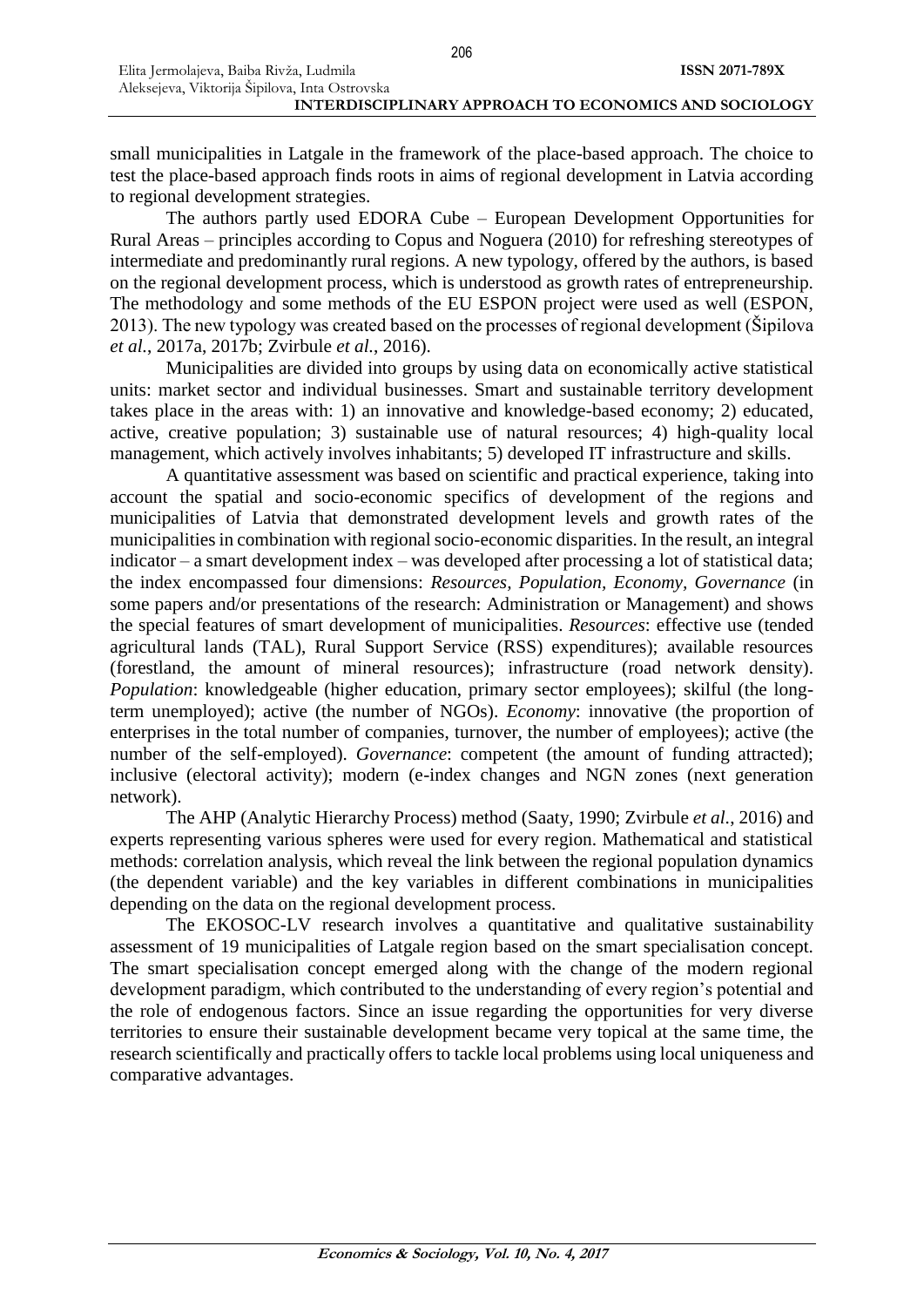# **3. Conducting research and results**

# *3.1. Regional development in Latvia*

There are still considerable socio-economic disparities across the regions in Latvia, which are observed within the EU as well. According to the data of Eurostat, GDP per capita for NUTS level 3 regions in Latvia was the lowest among the EU Member States (43.3%), and the most unbalanced regional development was reported in Latvia for several years earlier. In 2014, the GDP per capita in Latvia was still less than 75% of the EU-28 average (GDP).

Latvia is the central country of the Baltic States in North-eastern Europe, on the east coast of the Baltic Sea. The size of the country is  $64.6$  thousand  $km^2 - it$ 's five times smaller than Germany and twice as large as Belgium. Latvia borderes on Estonia, Lithuania, Russia and Belarus. There are five planning regions in Latvia: Riga (the capital of Latvia and its surroundings), Latgale, Kurzeme, Vidzeme, Zemgale.

Explicitly monocentric socio-economic development, i.e. capital city-oriented, instead of a polycentric distribution of people and economic activities is typical of Latvia, given the fact that enterprises and, consequently, jobs are concentrated in Riga and its vicinity, transport infrastructure there is better than in the rest of the country and a broader, more diverse and higher-quality assortment of services is available there as well. The other development centres of international and national significance currently lack a critical mass of resources (including for the implementation of a specialisation and cooperation with other development centres and rural territories) that would make them strong regional growth drivers, and their positive effects on the surrounding territories are insufficient. Of the total, 83% of urban scientific institutions, 83% of high technology enterprises and 70% of top 500 enterprises were concentrated in Riga; enterprises located in Riga contributed to 60% of the country's exports (CSP).

In 2010, Riga – the capital city of Latvia – and the areas adjacent to it – Riga region – contributed to 66.9% of the country's GDP, while the contributions of the other regions to the GDP were in the range of 6.7-10.3%; in 2014, the disparity was even greater, 69% and 6.4- 8.9%, respectively (CSP). The significantly different economic activity level and availability and accessibility of services create different life quality standards and employment opportunities for residents in these territories and promote the outflow of the population from less developed to more developed territories, which reduces growth opportunities for the less developed territories that lose the human resources as well as tax revenues to be invested in their territorial development.

In the period 2000-2015, the number of residents increased only in the territories around the capital city, whereas in the rest of the country the population decreased; in some remote municipalities a decrease in population reached even 25-30% (CSP). To reduce the outflow of residents from the regions to Riga and/or its surrounding municipalities (as well as to other countries), it is necessary to increase the economic role of the other regions and their attractiveness for entrepreneurship and residence. The development potential of rural territories is insufficiently used to respond to the effects caused by demographic changes (the diversification of the rural economy through efficient use of local resources, innovative solutions to the provision of services in low-population-density territories etc. are required).

The most important problem of regional development, which is characteristic of the entire territory of Latvia, is significant socio-economic disparities among the regions, and it has a number of reasons. The first reason is low entrepreneurial activity and poor prerequisites for increasing the activity. Data show that the territories outside Riga and its surrounding territories attracted significantly less nonfinancial investment, e.g. in 2011 in Riga planning region, the nonfinancial investment per capita totalled EUR 2307, while in Latgale planning region it was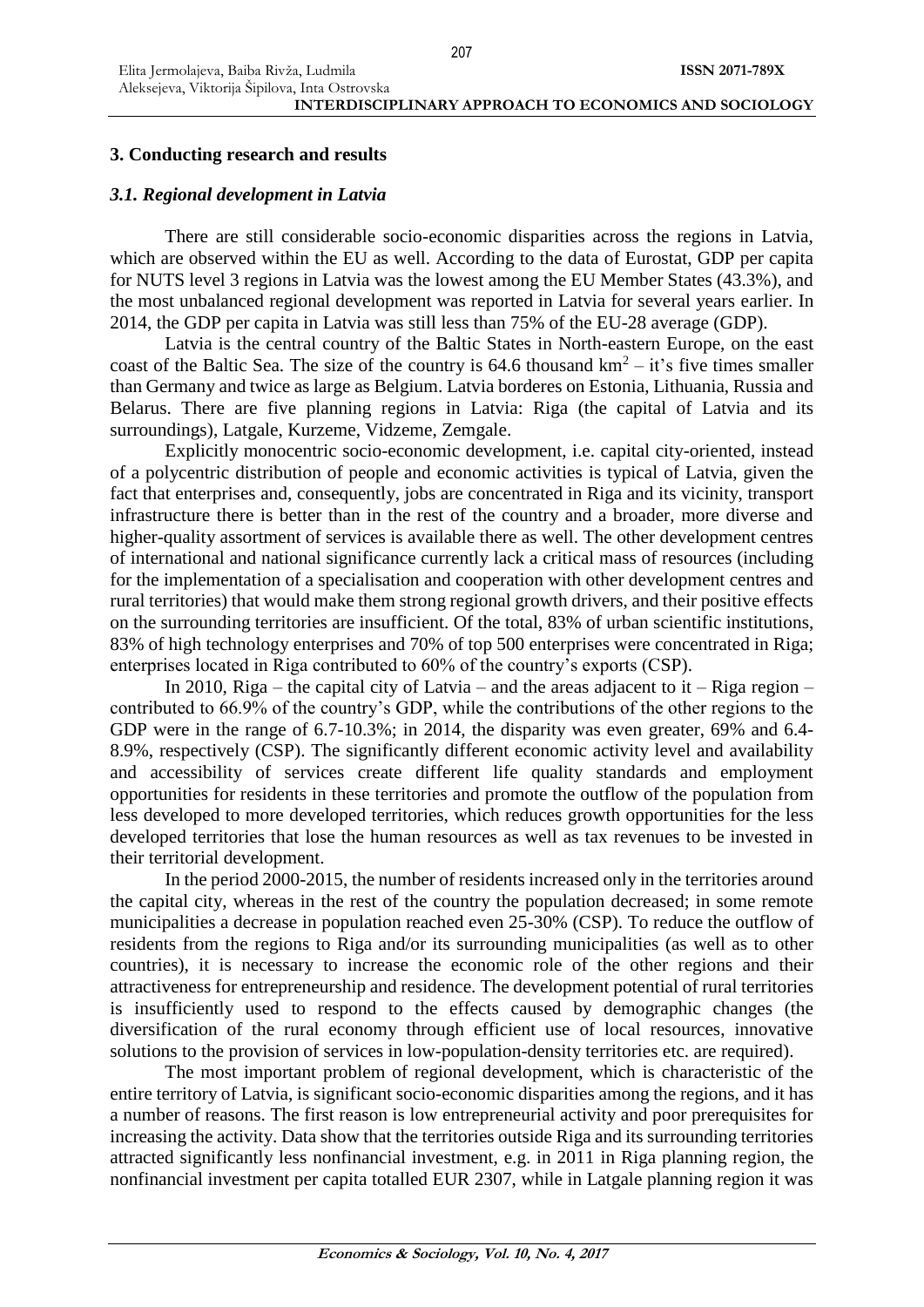208

twice as low – EUR 1108; in 2015, the disparity was even more than two times higher, EUR 3429 and EUR 774, respectively (CSP).

In 2011, more than half (54.8%) of economically active market sector statistical entities operated in Riga planning region – there were 51.9 individual merchants and commercial companies per 1000 capita, while in the other planning regions the figure was 2-3 times lower. In 2015, almost 60% of economically active market sector statistical entities were registered in Riga planning region. However, it has to be noted that in the other regions the proportions of self-employed persons and individual merchants (40-52%) were higher, while in Riga planning region it was 24% (CSP). The data allow concluding that in the other regions there were fewer employers or there was even a lack of them.

Another related problem is the low proportion of innovative enterprises that produce high value-added goods and services, efficiently and creatively exploit local resources and thus make a larger contribution to economic growth in the entire country and the regions and to raising the standard of living of the population. Only 29.9% of enterprises in Latvia were active with regard to innovation, which was the third lowest rate in the EU (the EU average was 52.9%) (Eurostat).

The significant disparities in economic activity directly affect tax revenues collected by the local governments of Latvia, as the municipalities where the economic activity is lower (higher unemployment etc.) the tax revenues (personal income tax revenues, which is the key revenue source of local governments, in particular) are lower. The tax revenue disparities are partly reduced by subsidies from the Municipal Finance Equalisation Fund for the local governments collecting lower tax revenues (in 2015, 90 local governments were subsidy recipients), but their per-capita budget sizes after receiving the subsidies were very different anyway. In 2016, for example, the estimated per-capita municipality tax revenues ranged from EUR 1353 in Garkalne municipality (Riga planning region) to EUR 307 in Aglona municipality (Latgale planning region) – the highest figure was more than four times higher than the lowest one (Pašvaldību). The tax revenue disparities do not mean that very different amounts of funding are at the disposal of local governments to be invested in development and the provision of services to residents. Most of the local governments actually lack funding for the provision of services at high quality and the expansion of supply of services, while the significant disparities in the provision of services make part of the municipalities less attractive as places of residence.

Latgale is one of the regions of Latvia, and its area is  $14.5$  thou.  $km<sup>2</sup>$  or 22.5% of the total area of the country (Latgales, 2017). The region lies in the eastern part of Latvia; it borders on the Republic of Lithuania, while its border with the Russian Federation and the Republic of Belarus is also the EU external border. Agriculture, food processing, forestry, wood processing, tourism, metal working, mechanical engineering, transport, communications and logistics are considered to be the conventional industries of Latgale region. Renewable energy and energy efficiency, which are mainly based on agriculture and forestry, as well as creative industries, recreational and healthcare service develop in the region as relatively new and prospective industries.

The development strategy and other policy documents of Latgale region stress the following key values of the region (Latgales, 2010a, 2010b): educated, cultured and socially, economically and politically active residents; a clean natural environment and cultural and historical values; Latgale region is geographically situated by the eastern border of Latvia and transit corridors cross the region.

There are some researches related to Latgale region have been in Latvia, for example, potential and directions of the development of Southern Latgale (Jermolajeva, Cingule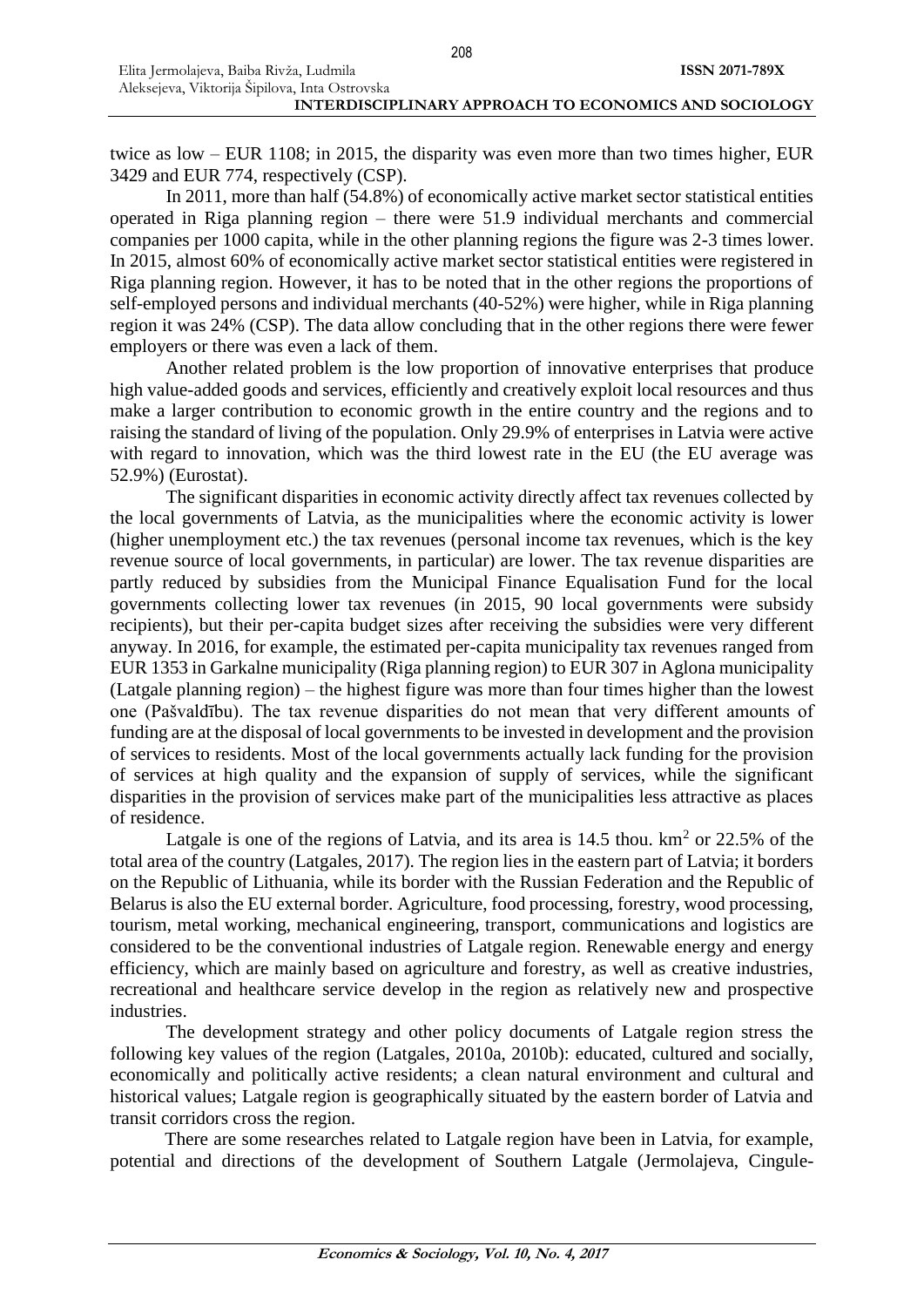Aleksejeva, Viktorija Šipilova, Inta Ostrovska **INTERDISCIPLINARY APPROACH TO ECONOMICS AND SOCIOLOGY**

Vinogradova, 2012), but they had not so long period and in-depth research as during EKOSOC-LV project.

# *3.2. Territory Development Index*

Elita Jermolajeva, Baiba Rivža, Ludmila

Every year the State Regional Development Agency of the Republic of Latvia calculates the Territory Development Index (TDI), and it has been used for the assessment of development of different territorial units (Territory). It is a generalised indicator which is calculated with determined weight coefficients by summing up standardised values of the most important basic indicators of statistics which characterise the development. It demonstrates higher or lower development of the territories from the average social economic development level of the state in the relevant year.

There is a TDI for Latgale region developed by EKOSOC-LV data (see *Table 1*). All the 19 rural municipalities of Latgale were divided into four groups by population. The maximum population was set at 27395 (max), while the minimum population was set at 1112 (min) ((27395-1112)/4=6570); in the result, Cluster 1 had a population of 1112+6570, Cluster  $2 - 1112 + 6570 + 6570$  etc.

|                | PR*       |          | Development level (TDI), |                     | Cluster of    |  |
|----------------|-----------|----------|--------------------------|---------------------|---------------|--|
| Municipalities | $IM**$    | 2013     |                          | Ranking of cluster  | population    |  |
|                | $PIJ***$  | Index    | Group                    |                     |               |  |
| Livani         | $I\!M$    | $-0.625$ | high (max)               | low                 | below average |  |
| Preili         | IM        | $-0.810$ | high                     | low                 | below average |  |
| Balvi          | <b>IM</b> | $-0.821$ | high                     | below average       | below average |  |
| Daugavpils     | PU        | $-0.877$ | high                     | above average       | high          |  |
| Ludza          | $I\!M$    | $-0.951$ | high                     | low                 | below average |  |
| Ilukste        | <b>PR</b> | $-0.964$ | high                     | below average       | low           |  |
| Varkava        | <b>PR</b> | $-1.017$ | high                     | high                | low           |  |
| Rugaji         | <b>PR</b> | $-1.023$ | high                     | below average       | low           |  |
| Kraslava       | <b>PR</b> | $-1.035$ | high                     | low                 | low           |  |
| Vilaka         | <b>PR</b> | $-1.188$ | low                      | low                 | low           |  |
| Riebini        | <b>PR</b> | $-1.121$ | low                      | low (min)           | low           |  |
| Aglona         | <b>PR</b> | $-1.258$ | low                      | below average       | low           |  |
| Dagda          | <b>PR</b> | $-1.268$ | low                      | below average       | below average |  |
| Baltinava      | <b>PR</b> | $-1.308$ | low                      | low                 | low (min)     |  |
| Cibla          | <b>PR</b> | $-1.352$ | low                      | above average       | low           |  |
| Rezekne        | PU        | $-1.141$ | low                      | low                 | high (max)    |  |
| Karsava        | $I\!M$    | $-1.424$ | low                      | below average       | above average |  |
| Zilupe         | IM        | $-1.487$ | low (min)                | above average (max) | low           |  |
| Vilani         | <b>PR</b> | $-1.530$ | low                      | low                 | low           |  |

Table 1. Territory Development Index (TDI) and the clusters of population for the municipalities of Latgale region

\*\* PR – predominantly rural,

\*\* IM – intermediate,

\*\*\* PU – predominantly urban.

*Source*: own compilation based on EKOSOC-LV data; SRDA, 2010, 2011, 2012; RDIM, 2015.

The largest number of municipalities (11 out of 19) belonged to the group of small populations, i.e. the number of residents was less than 7682. Besides, in terms of the proportion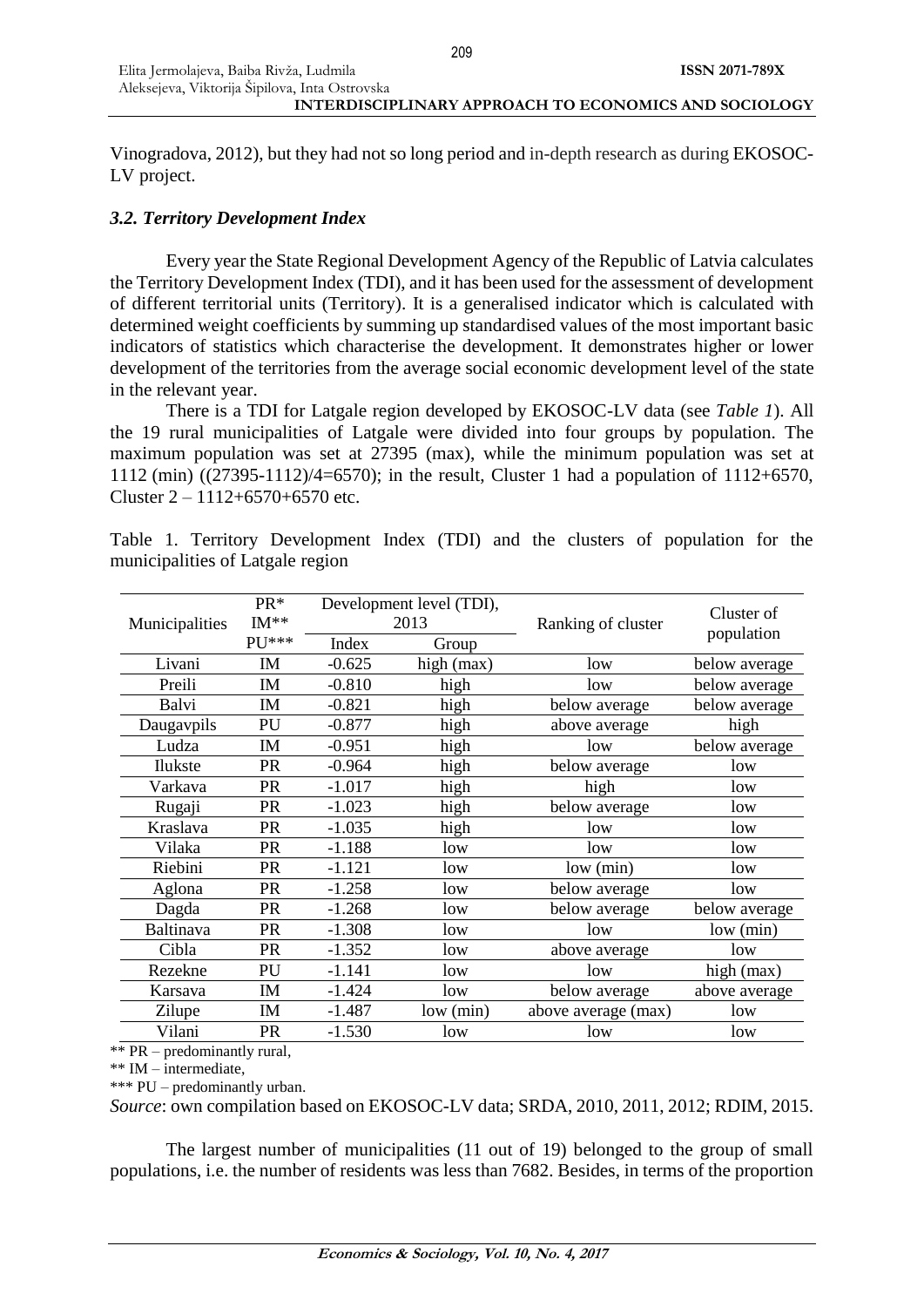Elita Jermolajeva, Baiba Rivža, Ludmila

Aleksejeva, Viktorija Šipilova, Inta Ostrovska **INTERDISCIPLINARY APPROACH TO ECONOMICS AND SOCIOLOGY**

**ISSN 2071-789X**

of rural residents, most of them or 12 out of the 19 municipalities were predominantly rural (more than 50% were rural people) and six intermediate (IM)  $(15 - 50\%$  rural people). Only two municipalities near the large cities – Daugavpils and Rezekne – were predominantly urban (up to 15% were rural people). Only in three municipalities the population was above the average of the region – they were: Rezekne municipality (Cluster 4), Daugavpils municipality (Cluster 4) and Kraslava municipality (Cluster 3).

It is essential that in view of the expert survey results (see below) that revealed that the key factor affecting smart development was the population-based development scenario. In view of the relatively small population, the region has to focus on enhancing the quality of its human resources, i.e. the development of smart people, which was also stressed by the surveyed experts.

Despite the relatively small population, a number of the municipalities of Latgale region demonstrated a high development level or a high growth rate. This indicates that some stimulation measures have been implemented at a currently small population size. For example, 'backward territories' with a low development level and a low growth rate had a large population (Rezekne municipality) and a small population (the municipalities of Riebini, Vilaka and Vilani) or even a minimum population (Baltinava municipality). Several municipalities were the so-called 'retreating territories', i.e. they exhausted their growth increase opportunities. It is important for also the mentioned municipalities to identify new smart growth-based resources and funds as well as opportunities for future growth to a new development level.

#### *3.2. Smart Developmen Index*

The diverse indicator values for municipalities, including the above-mentioned Territory Development Index, do not give comprehensive insight into the current situation and the potential of development; therefore, it is necessary to employ integral indicators and assessments or the so-called expert opinion-based data. For this reason, an integral Smart Development Index (SDI) that includes a number of indicator groups (see the section Theoretical background) was developed within the EKOSOC-LV project. During the research, the authors analysed each component of the Smart Development Index for all the 110 rural municipalities of Latvia (*novadi* – in Latvian).

An overall analysis of the indicators revealed that 60 municipalities had a positive index value, among them 13 had a value of above 10, whereas 50 municipalities had a negative index value and among them seven had a value of below -5. Latgale region had the largest number of municipalities with a negative index value among all the regions. Zilupe municipality (Latgale region) had the minimum index value of -8.8 nationally, while Kraslava municipality had the maximum index value of  $+1.7$  among the municipalities of Latgale region, yet it was 10 times lower than the maximum index value nationally (see *Table 2*).

Table 2. The best- and the worst-performing municipalities of Latvia according to the Smart Development Index (SDI)

| Best-performing municipalities, SDI |        | Worst-performing municipalities, SDI |          |  |
|-------------------------------------|--------|--------------------------------------|----------|--|
|                                     |        |                                      |          |  |
| Saulkrasti                          | 16.888 | $Zilupe*$                            | $-8.752$ |  |
| Carnikava                           | 16.606 | Skrunda                              | $-8.651$ |  |
| Marupe                              | 16.540 | Ludza                                | $-6.771$ |  |
| Garkalne                            | 4.041  | Nereta                               | $-0.633$ |  |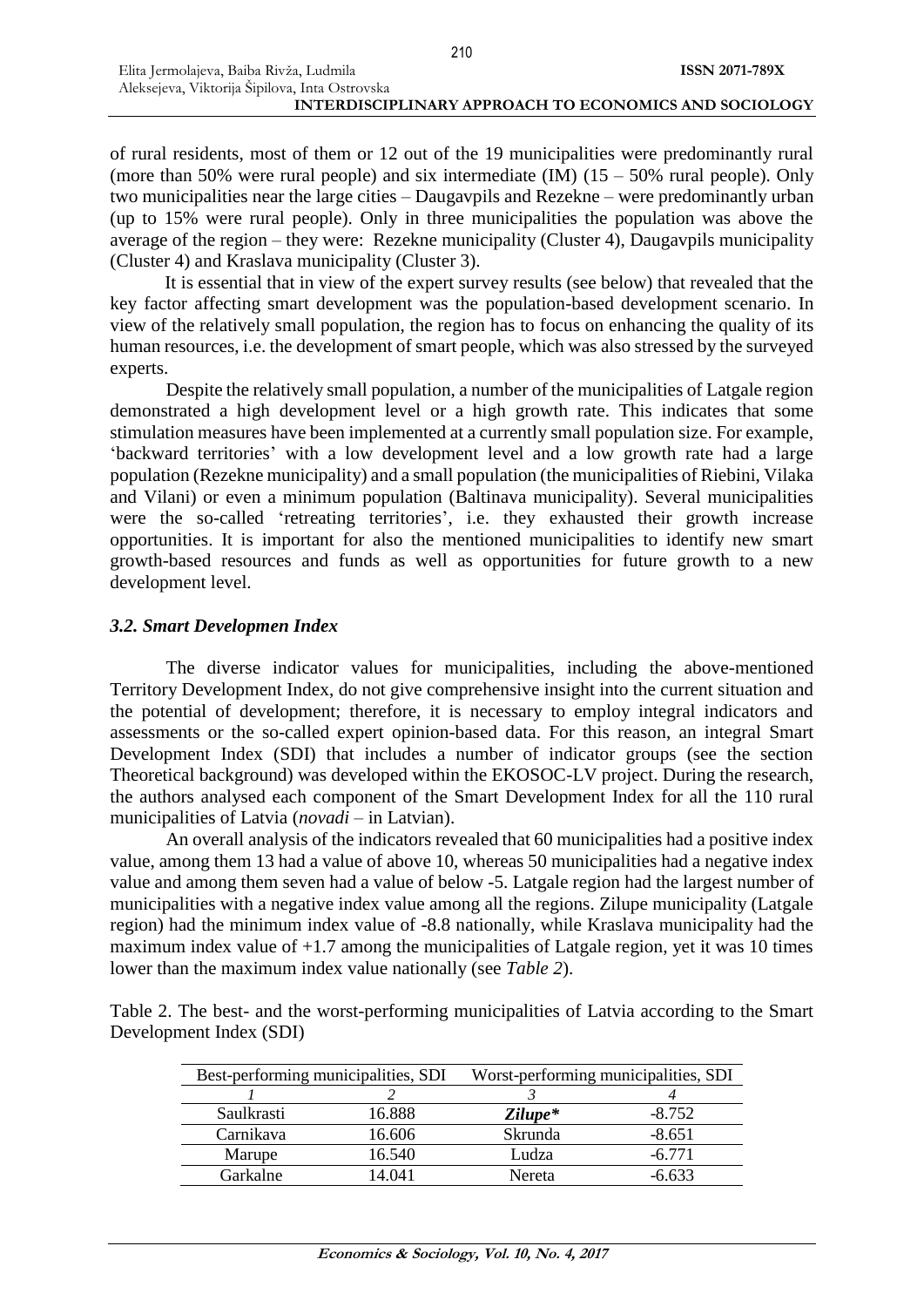| Adazi            | 13.564 | Vainode     | $-6.339$ |
|------------------|--------|-------------|----------|
| Ikskile          | 13.083 | $Cibla^*$   | $-6.287$ |
| Ropazi           | 12.518 | Daugavpils* | $-5.311$ |
| Babite           | 11.711 | Aglona*     | $-4.610$ |
| Rucava           | 11.609 | Naukseni    | $-4.469$ |
| <b>Mazsalaca</b> | 11.432 | Vilani*     | $-4.169$ |

\* Municipality of Latgale region.

*Source*: own compilation based on EKOSOC-LV data.

The results of the Smart Development Index in Latgale region divided its 19 municipalities into two similar groups: 10 municipalities had positive index values and 9 municipalities – negative index values. It is essential that in 2014, 62.31% of the population of Latgale region lived in the group of municipalities with positive index values, which was a positive trend for smart development. However, in the group of municipalities with positive Smart Development Index values, a low or below-average pace of development was reported in all the 10 municipalities.

The authors of the research analysed also all the dimensions of the Smart Development Index. The data showed the relevance between the SDI and its dimension *Resources –* the highest standardized value was in Saulkrasti municipality of Riga region (6.171), while the municipalities of Latgale region were not in TOP 10. The following four municipalities of Latgale region were in TOP 10 worst municipalities: Zilupe (-3.119), Varkava (-2.931), Ludza (-2.608) and Livani (-1.983).

The data showed (see *Table 3*) that the most effective use of tended agricultural lands (TAL) was in Tervete municipality (Zemgale region); available resources: forestland – in Garkalne municipality (Riga region) and mineral resources – in Saldus municipality (Kurzeme region); Rural Support Service (RSS) expenditures – Tukums municipality (Kurzeme region); infrastructure (road network density) – in Saulkrasti municipality (Riga region). As regards the lowest values, the situation was not so negative in Latgale region because there was only one municipality – Varkava – with the min value. At the same time, the max value of this indicator (RSS) was 144 times higher than the min value.

| Indicators | Tended TAL<br>out of the total<br>TAL, % | Forestland, %    | Mineral<br>resources.<br>thousand m <sup>3</sup> | <b>RSS</b><br>expenditures,<br><b>EUR</b> | Road network<br>density, km/km <sup>2</sup> |
|------------|------------------------------------------|------------------|--------------------------------------------------|-------------------------------------------|---------------------------------------------|
| Average    | 0.82                                     | 0.45             | 5 5 3 0                                          | 37 508 297                                | 0.94                                        |
| <b>MAX</b> | 0.98<br>Tervete                          | 0.73<br>Garkalne | 63 7 35<br>Saldus                                | 179 171 094<br>Tukums                     | 4.76<br>Saulkrasti                          |
| <b>MIN</b> | 0.36<br>Garkalne                         | 0.14<br>Rundale  | $\Omega$<br>(19 municipali-<br>ties)             | 1 246 003<br>Varkava*                     | 0.30<br>Ventspils                           |
| Difference | 0.62(2.7x)                               | 0.60(5.3x)       | 63 735                                           | 177 925 091<br>(144 x)                    | 4.76                                        |

Table 3. Relevance between the Smart Development Index and its dimension Resources

\* Municipality of Latgale region.

*Source*: own compilation based on EKOSOC-LV data.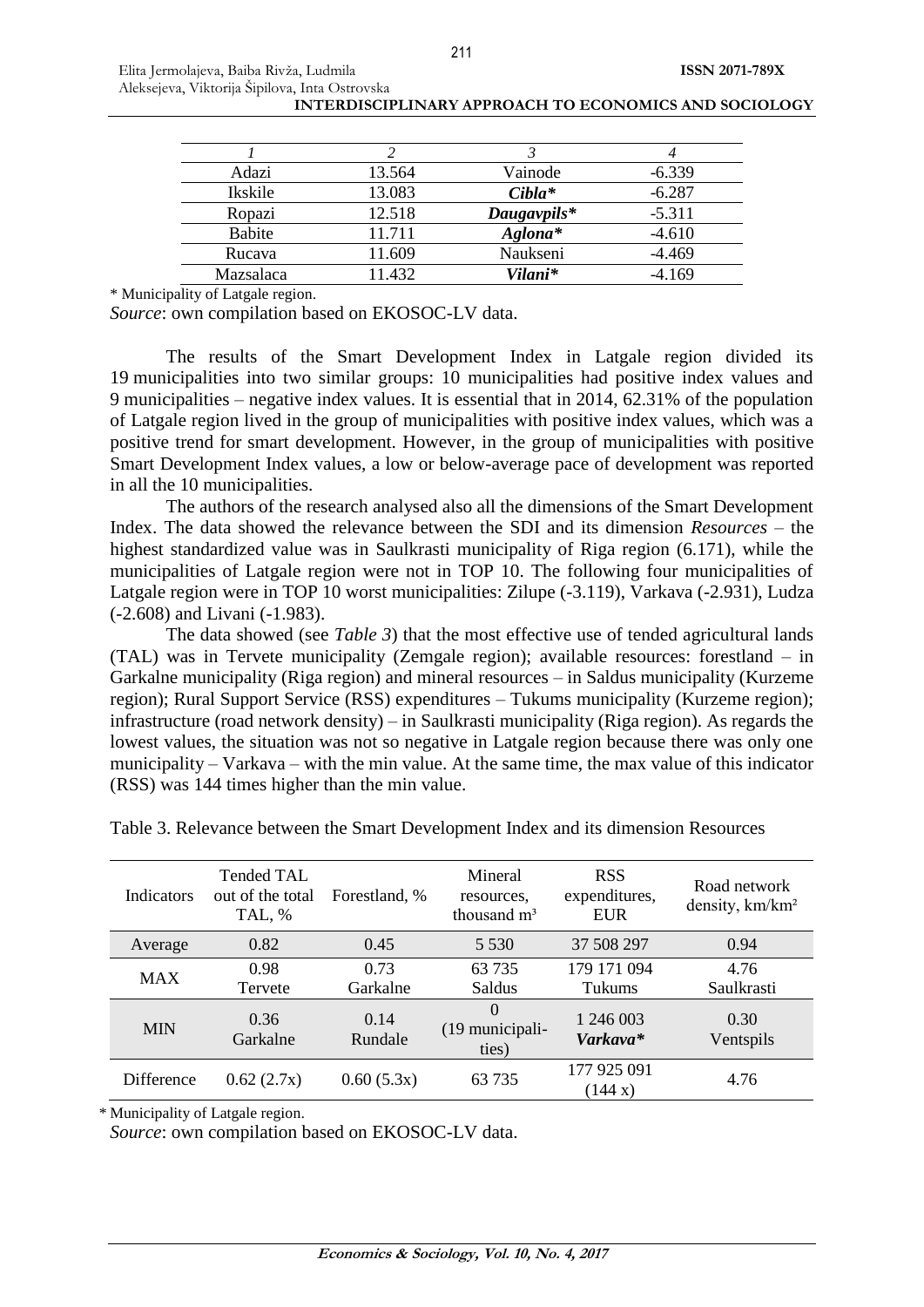| Elita Jermolajeva, Baiba Rivža, Ludmila                      | ISSN 2071-789X |
|--------------------------------------------------------------|----------------|
| Aleksejeva, Viktorija Šipilova, Inta Ostrovska               |                |
| <b>INTERDISCIPLINARY APPROACH TO ECONOMICS AND SOCIOLOGY</b> |                |

The situation was similar with regard to the next dimension *Population* – the municipalities of Latgale region were not in TOP 10 (the highest standardized value of 9.847 was in Garkalne municipality, Riga region), but there were six in TOP 10 worst municipalities – Riebini (-5.453), Varkava (-4.832), Vilani (-4.407), Baltinava (-4.039), Varaklani (-3.891) and Zilupe (-3.878).

The indicators had (see *Table 4*) the highest values: higher education and NGOs per 1000 inhabitants in Garkalne municipality (Riga region), primary sector employees in Naukseni municipality (Vidzeme region) and only one (negative) indicator value – the share of the longterm unemployed – was in Karsava municipality (Latgale region). The min values were in two municipalities of Latgale region – Riebini and Zilupe.

| Indicators | Higher education,<br>$\frac{0}{0}$ | Primary sector<br>employees, % | Share of the long-<br>term unemployed,% | NGOs per 1000<br>inhabitants |
|------------|------------------------------------|--------------------------------|-----------------------------------------|------------------------------|
| Average    | 16                                 | 13                             | 37                                      | 9                            |
| MAX        | 41<br>Garkalne                     | 31.23<br>Naukseni              | 71.21<br>Karsava*                       | 15.73<br>Garkalne            |
| <b>MIN</b> | 9.50<br>Rucava.<br>Riebini*        | 1.03<br>Stopini                | 8.09<br>Ikskile                         | 1.89<br>Zilupe*              |
| Difference | 31.50(4.3x)                        | 30.21(30x)                     | 63.12(8.8x)                             | 13.84(8.3x)                  |

Table 4. Relevance between the Smart Development Index and its dimension *Population*

\* Municipality of Latgale region.

*Source*: own compilation based on EKOSOC-LV data.

The next dimension of the Smart Development Index is *Economy* – the situation was a little better compared with the previous dimensions: the municipalities of Latgale region were not in TOP 10 (the highest standardised value of 12.515 was in Mazsalaca municipality, Riga region), but there were  $\Omega$ , only" two in TOP 10 worst municipalities – Baltinava municipality (-3.129) and Daugavpils municipality (-2.610).

The max values (see *Table 5*) were only in one municipality of Latgale region – Varkava –, but the min values were in Baltinava municipality which was the smallest municipality of the region and also of the whole country.

Table 5. Relevance between the Smart Development Index and its dimension *Economy*

|                   |            | Innovative enterprises  |                          |                          |                         |  |
|-------------------|------------|-------------------------|--------------------------|--------------------------|-------------------------|--|
| Indicators        | Share, %   | Share of<br>turnover, % | Share of<br>employees, % | Turnover per<br>employee | per 1000<br>inhabitants |  |
| Average           | 15         | 6                       | 11                       | 159488                   | 30                      |  |
| <b>MAX</b>        | 34.82      | 58.73                   | 60.13                    | 11 113 800               | 81                      |  |
|                   | Garkalne   | Rucava                  | Strenci                  | Mazsalaca                | Varkava*                |  |
|                   | $\theta$   | $\left( \right)$        | $\theta$                 | 0                        | 8                       |  |
| <b>MIN</b>        | Baltinava* | Baltinava*              | <b>Baltinava*</b>        | Baltinava*               | Mersrags                |  |
| <b>Difference</b> | 34.82      | 58.73                   | 60.13                    | 11 113 800               | 73                      |  |

\* Municipality of Latgale region

*Source*: own compilation based on EKOSOC-LV data.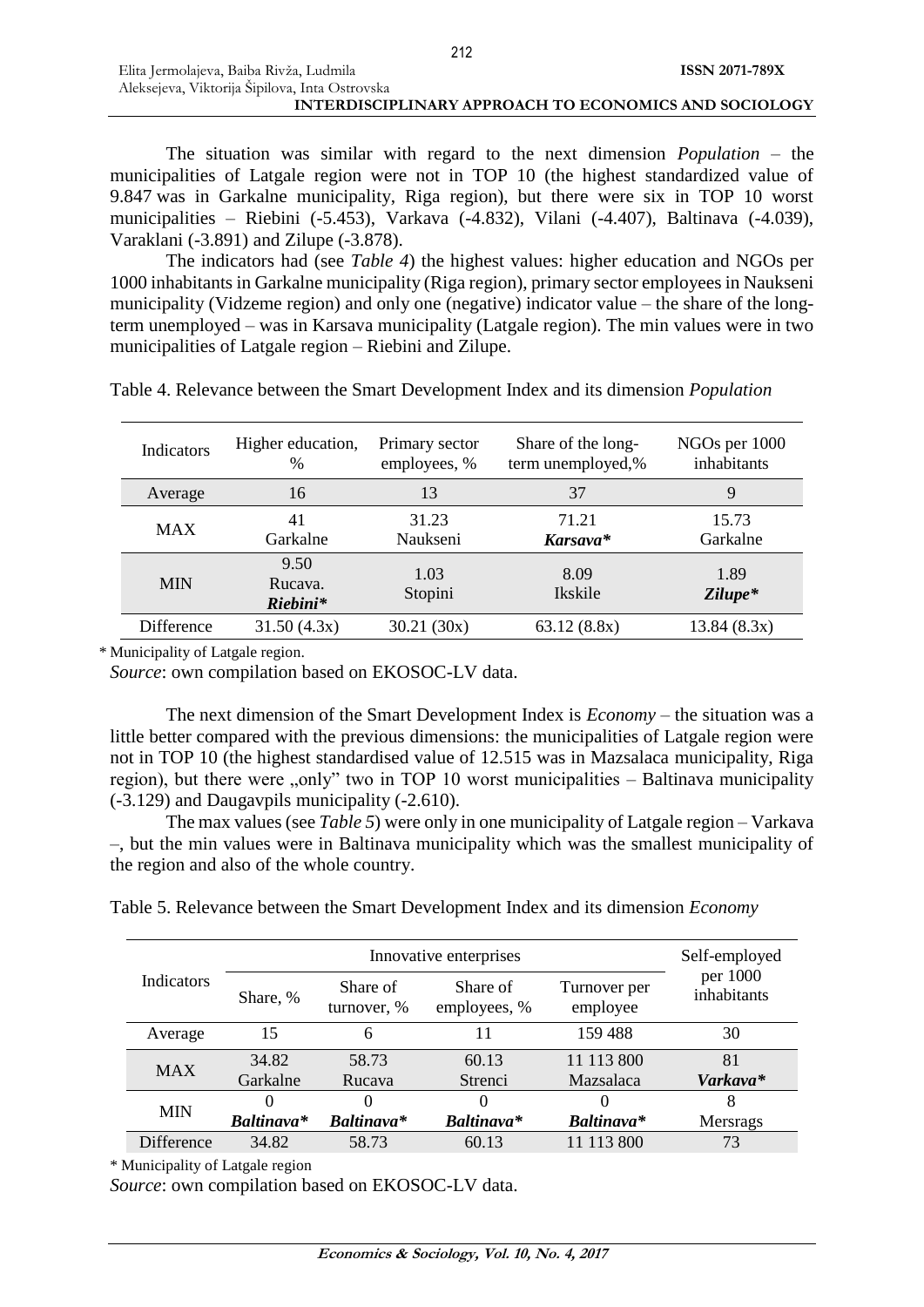The last dimension is *Governance*. The best-performing territory was Nica municipality in Kurzeme region (10.234). The performance results of Latgale region municipalities with regard to the dimension *Governance* were quite different compared with the dimension *Economy,* for example, Baltinava municipality performed the worst, but here it was in the 5<sup>th</sup> place of TOP 10 (6.529). Besides, only two municipalities of Latgale region were in TOP 10 worst municipalities – Zilupe (-3.814) and Ludza (-2.212).

The max values (see *Table 6*): EU funds for development – in Incukalns municipality (Riga region); electoral activity – in Mersrags municipality (Kurzeme region); changes in the e-index of the region – in Aloja municipality (Vidzeme region), and only Varkava municipality (Latgale region) showed the max value with regard to EU funds for agriculture. But not a single municipality of Latgale region had the min value.

The dominant index dimension for each municipality was determined based on the four dimension values of the Smart Development Index in the municipalities of Latgale region, and it was concluded that it was difficult to single out some dimension because different dimensions dominated in the group of municipalities with positive index values. The dimension *Governance* dominated in the group of municipalities with negative index values.

The Smart Development Index shows a moderate but relatively steady pace of development in Latgale region if compared with that in the other regions.

| Indicators | EU funds for<br>development,<br>EUR per 1000<br>inhabitants | EU funds for<br>agriculture,<br>EUR per 1000<br>inhabitants |                        | Changes in<br>the e-index of<br>the region | <b>Next</b><br>Generation<br><b>Network</b><br>(NGN) zone |
|------------|-------------------------------------------------------------|-------------------------------------------------------------|------------------------|--------------------------------------------|-----------------------------------------------------------|
| Average    | 1 201 176                                                   | 2 500 970                                                   | 46                     | 0.17                                       | 0.68                                                      |
| <b>MAX</b> | 3 9 24 4 77<br>Incukalns                                    | 7448282<br>Varkava*                                         | 63.55<br>Mersrags      | 1.15<br>Aloja                              | $\overline{2}$                                            |
| <b>MIN</b> | 113 019<br>Garkalne                                         | 48 675.31<br>Garkalne                                       | 33.02<br>Talsi, Bauska | $-0.35$<br>Vainode                         | $\theta$                                                  |
| Difference | 3 811 457                                                   | 7 399 606                                                   | 30.53                  | 1.50                                       | $\overline{2}$                                            |

Table 6. Relevance between the Smart Development Index and its dimension *Governance*

\* Municipality of Latgale region.

*Source*: own compilation based on EKOSOC-LV data.

To some extent, the coefficients of correlation between the Smart Development Index and its dimensions explain the overall development level of Latgale region. As pointed out by the experts of the EKOSOC.LV project, a decrease in social capital and the exploitation of natural resources were observed in Latgale region, mainly producing low value-added products, which was not a positive fact because the dimensions *Population* and *Resources* dominated in the smart development of the region.

# *3.3. Results of applying the AHP (Analytic Hierarchy Process) method*

To some extent, the dominance of the dimension *Population* over the other dimensions in Latgale region could be associated with such a negative trend observed in the region as depopulation; for this reason, the value of human resources increases. The AHP method was employed to analyse scenarios for the formation and development of a smart territory. There were selected 16 assessment criteria that were grouped according to target group interests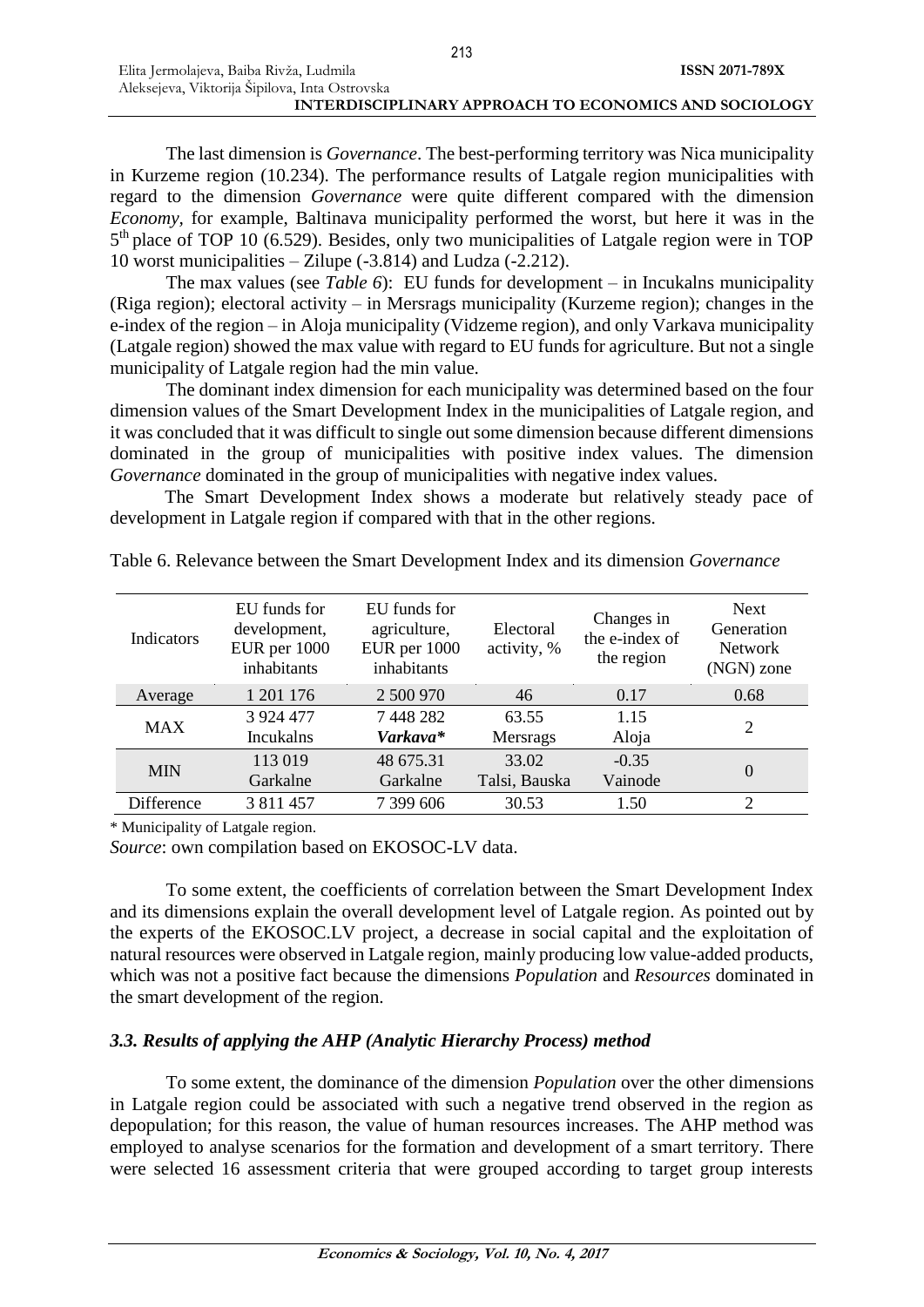(resident, local government, national and EU interests). Performing a hierarchy analysis, every expert's ratings were processed individually and then summarised, and global priority vector values were calculated for every criterion. The overall indicators allowed constructing an integral vision on the formation and development of a smart territory in Latgale region (Zvirbule *et al.*, 2016; Šipilova *et al.*, 2017b).

The formation and development of a smart territory is affected by four groups of factors: influence of residents, influence of local governments, influence of the national government and influence of the EU. According to the experts (n=6), the most significant factor group in Latgale region (see *Graph 1*) was the influence of the national government (0.34). The influence of the EU was overall rated slightly lower. In contrast, the highest agreement among the experts was for the influence of local governments, which was overall rated almost two times lower than the influence of the national government. It is understandable in view of the fact that the interests of Latgale region were disregarded for a long time in favour of national interests and those of the other regions (mainly Riga region).



Graph 1. Overall and minimum and maximum ratings of Level 1 factor groups for Latgale region by the experts (n=6) *Source*: own data based on EKOSOC-LV.

The influence of each factor group was subdivided into components (factors) (see *Graph* 2). Among the factors of influence of the national government, financial equalisation and successful implementation of the tax policy (0.137) and availability of EU funding for the promotion of a smart specialisation in the regions (0.125) were rated the highest, and the mentioned factors were also rated the highest among all the 16 factors. The lowest rating among the factors of influence of the national government was given to maintaining a stable and sustainable economic situation in the country (0.036).

However, the lowest overall ratings were given by the experts to the following factors: activities of groups of individuals aimed at learning and spreading innovative changes and ideas (0.014) and municipal administration skilled in attracting EU structural funds and effectively using the funds (0.016) (see *Graph 2*).

Each factor group had relatively high ratings. For example, in the group of factors for the influence of residents, a criterion associating the activity of residents with entrepreneurial activity was rated the highest at 0.38; among the group of factors for the influence of local governments, the ability of the municipality to cooperate with residents and entrepreneurs was rated the highest. Based on their research experience, the authors can assert that to date the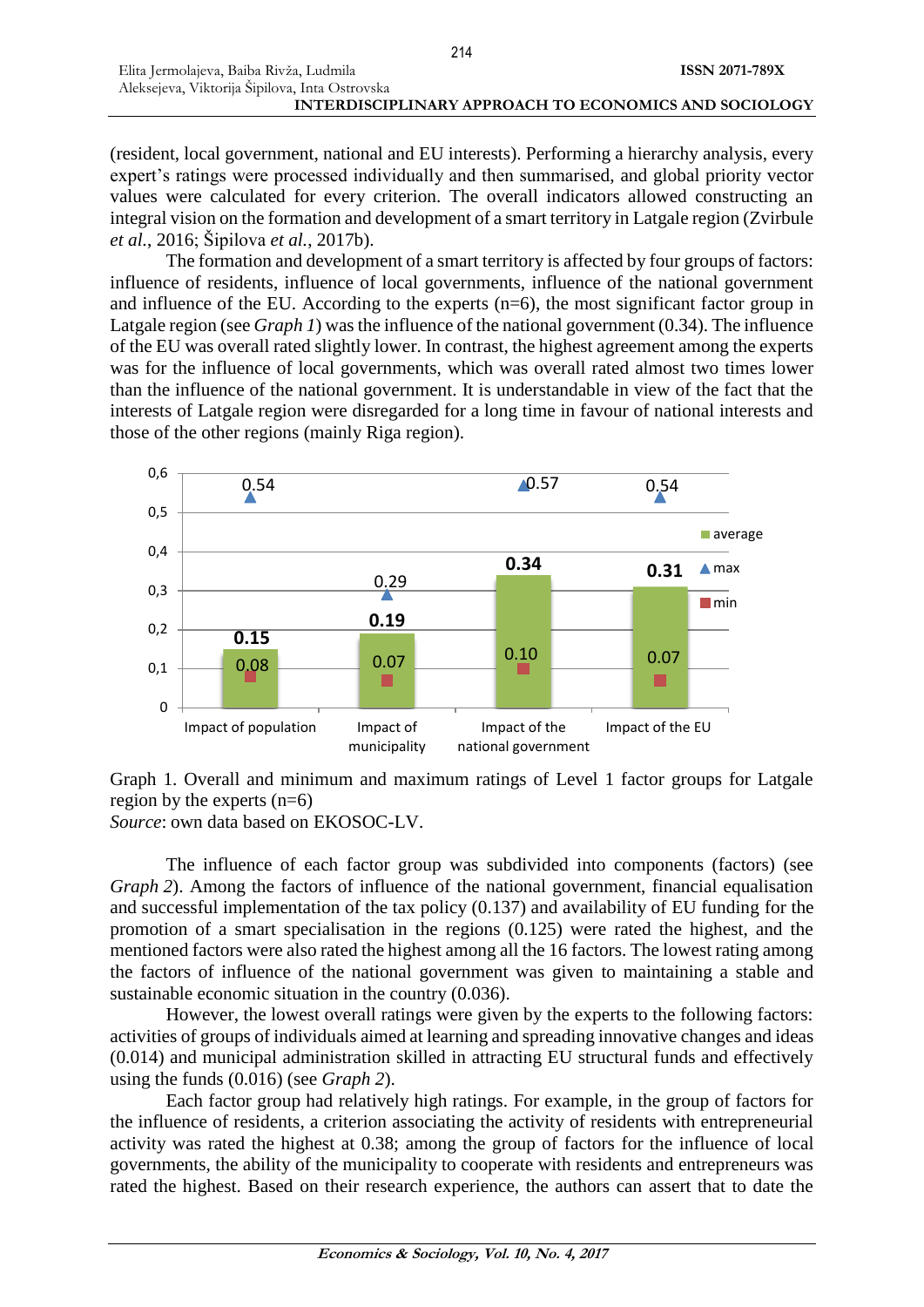**INTERDISCIPLINARY APPROACH TO ECONOMICS AND SOCIOLOGY**

above-mentioned factors have been the weaknesses in the regional development of Latgale region.



\* Red colour (●) – impact of population; yellow colour (∆) – impact of the EU; green colour (♦) – impact of the national government; blue colour  $(\triangle)$  – impact of municipality

Graph 2. Factors for the formation and development of a smart specialisation in Latgale region\* **(**weighted average of criteria)

*Source*: own data based on EKOSOC-LV.

Elita Jermolajeva, Baiba Rivža, Ludmila Aleksejeva, Viktorija Šipilova, Inta Ostrovska

Afterwards the experts identified the effects of the factors on the formation and development of a smart territory and a scenario for regional development. Four directions were selected: smart governance, smart resources, smart residents and a smart economy. The experts rated an **education, enterprise, creativity, active civic engagement-based conception** for Latgale region the highest (0.37), which scored the most points. Besides, this scenario acquired the highest maximum score. Among the directions, a smart economy had the second highest overall rating (0.29), while smart resources (0.16) were the least preferred direction (see *Graph 3*). Assessing the effects of the dimension *Population* on the smart development of the region, the experts admitted that the population's initiatives and activities played an essential role in contributing to the smart specialisation of the region, yet the local institutional environment was the most important.

The experts stressed the following factors in the model of smart residents: the role of the local government in the effective use of resources (1.462), followed by the ability of the municipality to cooperate with residents and entrepreneurs (0.875). The use of resources being at the disposal of residents in income generation was ranked third with 0.474.

The factors of influence of residents (0.41) played a larger role in the model of smart residents than in the other scenarios for the formation and development of a smart territory. The experts also emphasised the factors of influence of local governments (0.23).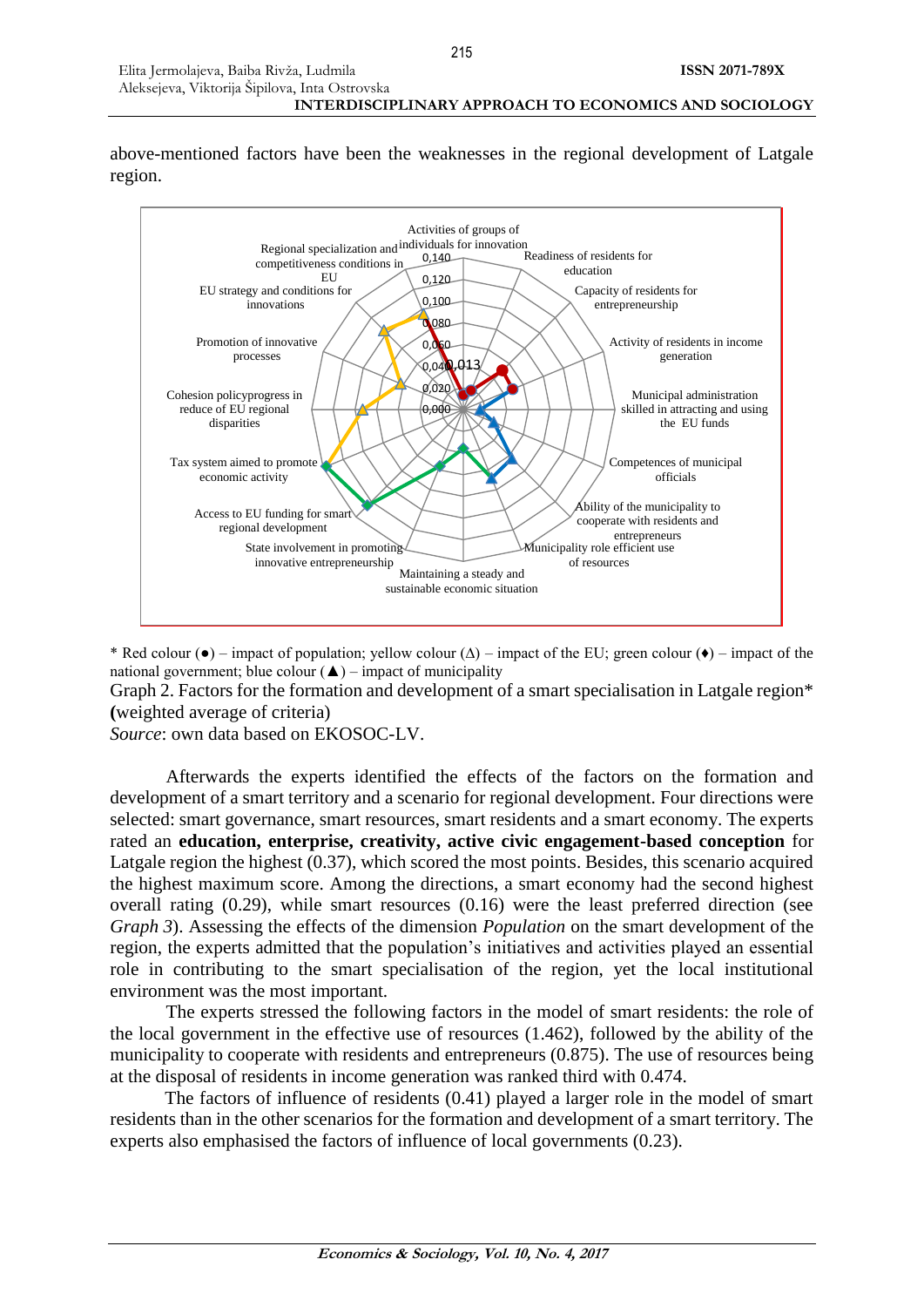



Graph 3. Overall ratings of alternative directions for the formation and development of a smart specialisation in Latgale region by the experts  $(n=6)$ *Source*: own data based on EKOSOC-LV

A positive fact is that Latgale was the only region of Latvia for which the experts advised a resident-focused scenario. This is a supportable idea also because the experts were representatives of the region and several of them represented a local government or an enterprise in particular. This suggests that these and perhaps other entrepreneurs and municipal officials would place a greater focus on the development of human resources. This means that an important factor for sustainable development is the attraction and retention of residents and the use of their potential in municipalities and in the region, which was referred to as the key way of development for Latgale region.

Combining the quantitative assessments of trends in smart development in Latgale region and the experts' (qualitative) assessments of the role of Smart Development Index dimensions in smart development in Latgale region, it is possible to characterise the identified trends in smart development. The most explicit trend in smart development in Latgale region could be attributed to the fact that the dimensions *Resources* and *Economy* were not among the dominant ones neither in the quantitative nor the qualitative assessments. This could be explained by the well-known negative trends in Latgale region in relation to its resources and economy, which the experts were aware of. Low entrepreneurial activity (attributable to the dimension *Economy*) and the exploitation of natural resources to produce low value-added products (attributable to the dimension *Resources*) were among these negative trends. Being aware of the commitment of municipalities to progress towards knowledge-based development, it is understandable that the dimension *Population* takes the leading role; however, in view of the fact that in terms of economic development Latgale region lags behind the other regions, a greater focus has to be placed on the dimensions *Economy* and *Resources* too, as well as the performance of municipalities with regard to the dimension *Governance* has to be made more equal across the municipalities.

# *3.4. Characteristics of knowledge-based enterprises (KBE)*

The expansion of entrepreneurial activity in the rural territories of Latgale region tended to increase, as the number of new enterprises (+60.81%), the number of employees (+10.73%) and net turnover (+51,02%) rose. An analysis of the data on the numbers of enterprises and their employees leads to a conclusion that mostly micro- and small enterprises emerged in the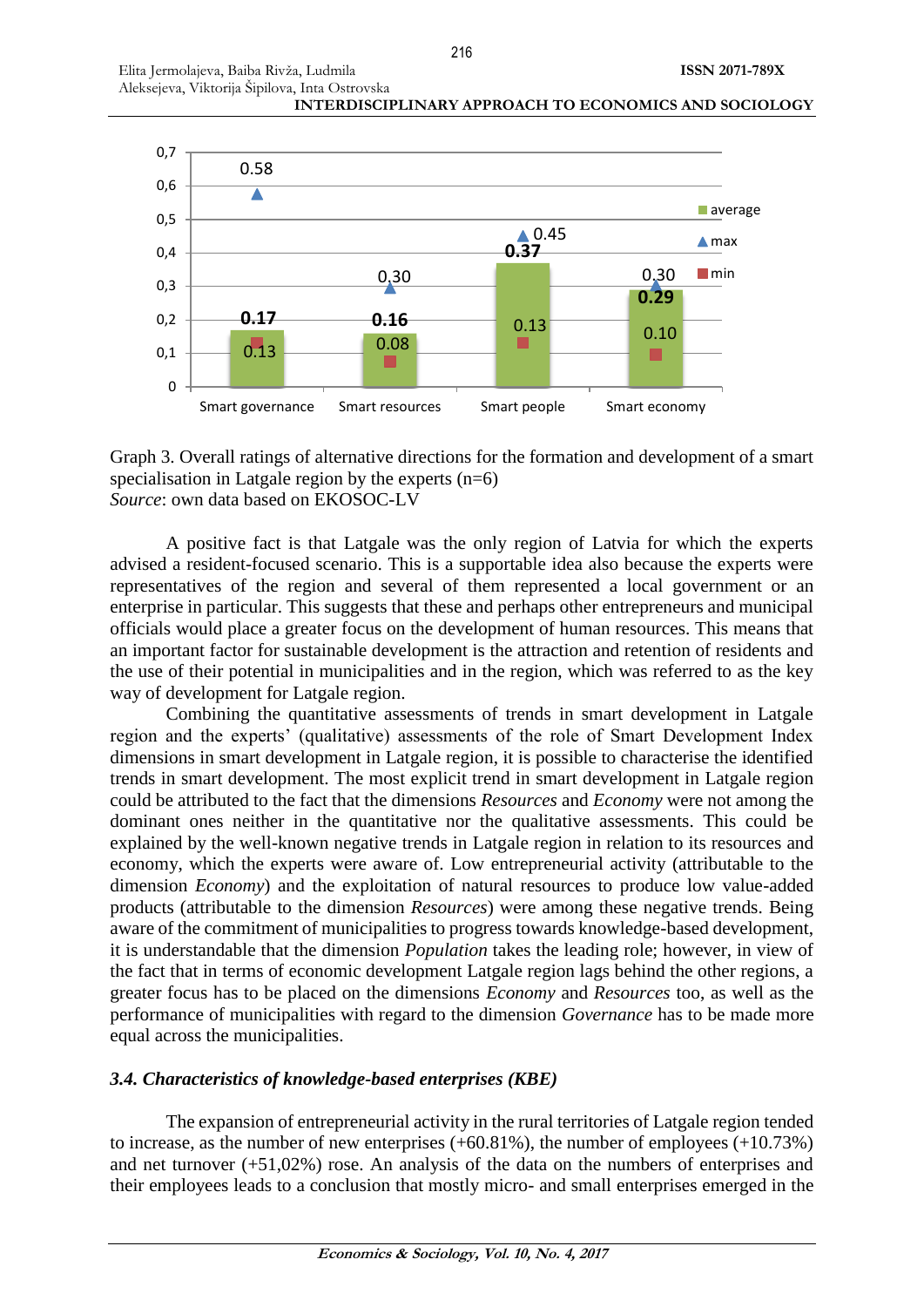217

municipalities of Latgale region, which is a very supportable initiative in rural areas. A positive trend is an increase in the efficiency of new entrepreneurial activities, as an increase in net turnover was five times an increase in the number of employees.

Table 7. Expansion of entrepreneurial activity in the rural territories of 19 municipalities in Latgale region in the period 2009-2015, %

|                       |                       | KBE segment           |                     |  |  |
|-----------------------|-----------------------|-----------------------|---------------------|--|--|
|                       | Economy as a<br>whole | High and medium high  | Knowledge intensive |  |  |
|                       |                       | technology industries | services            |  |  |
| Number of enterprises | 60.81                 | 116.67                | 75.89               |  |  |
| Number of employees   | 10.73                 | 90.91                 | 18.28               |  |  |
| Net turnover          | 51.02                 | 115.81                | 24.39               |  |  |

*Source*: own compilation based on Lursoft data.

To comprehend trends in smart development in detail in the rural territories (municipalities) of Latgale region, it is necessary to examine the so-called knowledge-based economy (KBE) segment that includes high and medium high technology manufacturing and knowledge-based services. An analysis of the increase in entrepreneurial activity in the KBE segment allows noting that the increase was higher in high and medium high technology manufacturing than in the economy as a whole. The increase in the indicators of the KBE segment (see *Table 7*) demonstrates that a greater focus was placed on high and medium high technology manufacturing (the number of enterprises increased by 116.67%) rather than services (the number of enterprises increased by 75.89%), while changes in the efficiency of the sectors were quite similar. The calculation results allow stressing that the influence of residents on smart development mainly manifested itself through the knowledge intensive services sector, as the number of enterprises rose by 75.89%, the number of employees increased by 18.28%. This indicates the potential of the knowledge intensive services sector for engaging rural human resources in smart development through micro- and small service enterprises.

The trends observed in the KBE segment contributed to changes in the economic structure of the rural territories of Latgale region – the share of the KBE segment slightly increased in terms of both the number of enterprises (+0.99) and the number of employees (+1.2%). However, not only quantitative but also qualitative changes have to be considered because, in contrast to the trend in the numbers of enterprises and employees, the share of net turnover of the KBE segment in the total economy insignificantly decreased (-0.25), which did not demonstrate efficient economic activity (see *Table 8*).

Table 8. Change in the shares of industries in the economy of 19 rural municipalities in Latgale region in the period 2009-2015, %

|                       | Manufacturing | Agriculture,<br>forestry and<br>fisheries | Services   | Other<br>industries | <b>KBE</b><br>segment |
|-----------------------|---------------|-------------------------------------------|------------|---------------------|-----------------------|
| Number of enterprises | $-1.93\%$     | $+10.75%$                                 | $-7.70\%$  | $-1.12%$            | $+0.99\%$             |
| Number of employees   | $-0.53\%$     | $+5.53%$                                  | $-2.65%$   | $-2.35%$            | $+1.2%$               |
| Net turnover          | $+6.01\%$     | $+9.31%$                                  | $-12.57\%$ | $-2.75%$            | $-0.25%$              |

*Source*: own compilation based on Lursoft data.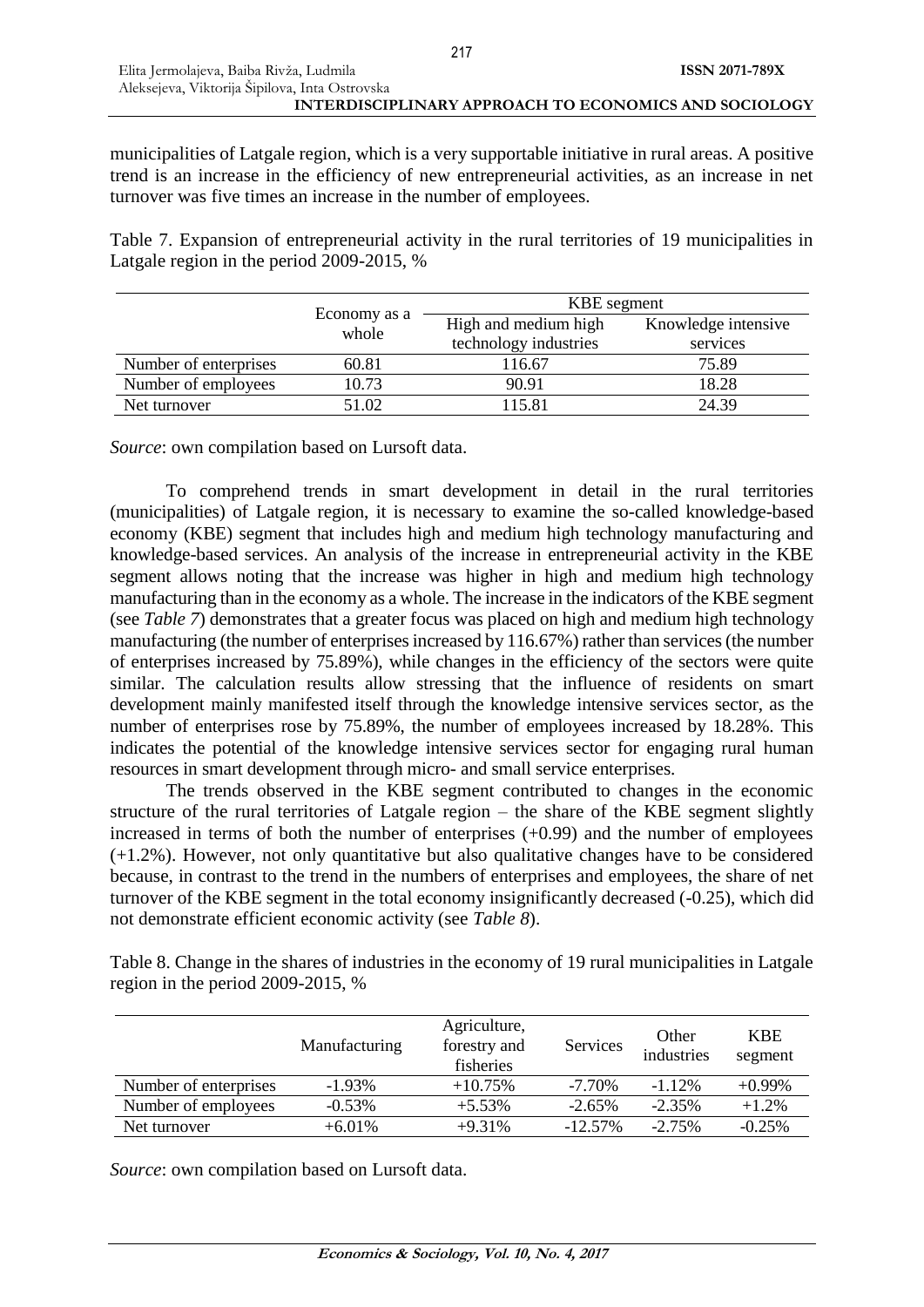Despite the positive trends in the KBE segment, the role of agriculture, forestry and fisheries in the economy of Latgale region explicitly continued increasing, which, on the one hand, is a positive fact for the preservation and expansion of traditional economic activities of the region and for employment, whereas on the other hand it makes only an insignificant contribution to the smart development of rural territories (e.g. through higher efficiency in agricultural activity, organic farming). The increase of the KBE segment, which was very moderate, in the economy of 19 municipalities of Latgale region was determined by the very diverse performance of the municipalities not only in relation to the economy as a whole but also in relation to the KBE segment (see *Table 9*).

Table 9. Change in entrepreneurial activity in the economy as a whole and in the KBE segment in 19 rural municipalities of Latgale region in the period 2009-2015, %

|                     | Number of enterprises |            | Number of enterprises |          |            | Number of enterprises |  |
|---------------------|-----------------------|------------|-----------------------|----------|------------|-----------------------|--|
| Munici-<br>palities | Economy               | <b>KBE</b> | Economy               | KBE      | Economy    | <b>KBE</b>            |  |
|                     | as a whole            | segment    | as a whole            | segment  | as a whole | segment               |  |
| Aglona              | 106.67                | 33.33      | 124.64                | 37.50    | 398.35     | 86.97                 |  |
| Baltinava           | 77.78                 | 0.00       | 62.50                 | 0.00     | 147.42     | 0.00                  |  |
| Balvi               | 50.96                 | 50.00      | 8.11                  | 29.90    | 27.26      | 85.03                 |  |
| Cibla               | 100.00                | 100.00     | 26.06                 | 200.00   | 157.94     | 1247.18               |  |
| Dagda               | 97.56                 | 100.00     | 12.17                 | 128.57   | 53.09      | 130.20                |  |
| Daugavpils          | 43.46                 | 94.44      | $-6.06$               | $-16.07$ | $-14.39$   | $-51.61$              |  |
| Ilukste             | 77.97                 | 75.00      | 9.99                  | 17.46    | 87.77      | 59.14                 |  |
| Karsava             | 95.45                 | 333.33     | 33.56                 | 70.00    | 45.48      | 55.62                 |  |
| Kraslava            | 57.03                 | 50.00      | 14.53                 | $-4.18$  | 103.78     | 8.79                  |  |
| Livani              | 49.69                 | 69.57      | 2.62                  | 133.33   | 36.07      | 95.27                 |  |
| Ludza               | 47.97                 | 55.56      | $-1.01$               | $-12.41$ | 11.11      | 12.74                 |  |
| Preili              | 58.91                 | 100.00     | 1.61                  | $-18.50$ | 78.27      | $-16.28$              |  |
| Rezekne             | 60.82                 | 121.43     | 26.42                 | 75.00    | 74.65      | 146.37                |  |
| Riebini             | 106.67                | 600.00     | $-33.77$              | 366.67   | $-15.64$   | 168.79                |  |
| Rugaji              | 83.33                 | $-50.00$   | 59.69                 | 85.71    | 69.22      | 602.41                |  |
| Varkava             | 500.00                | 100.00     | 69.49                 | 20.00    | 42.71      | 130.40                |  |
| Vilaka              | 39.29                 | 100.00     | 29.59                 | 100.00   | 40.09      | 100.00                |  |
| Vilani              | 57.58                 | $-10.00$   | 32.84                 | 42.31    | 63.22      | 30.02                 |  |
| Zilupe              | 62.50                 | 0.00       | 19.72                 | $-38.78$ | 61.00      | $-26.87$              |  |
| <b>AVERAGE</b>      | 93.35                 | 101.19     | 25.93                 | 64.02    | 77.23      | 150.75                |  |

*Source*: own compilation based on Lursoft data.

An increase in entrepreneurial activity in the economy as a whole and in the KBE segment was reported in the rural municipalities of Latgale region. According to the calculations, the municipalities of Latgale region could be divided into five groups by increase in the number of KBE segment enterprises. Group 1 includes the municipalities where a decrease or a zero increase was reported (Rugaji, Vilani, Baltinava and Zilupe), Group 2 – where an increase was below the average for Latgale region (Aglona, Balvi, Kraslava, Ludza, Livani and Ilukste), Group 3 – where an increase was close to the average for Latgale region (Daugavpils, Cibla, Dagda, Preili, Varkava and Vilaka), Group 4 – where an increase was above the average for Latgale region (Rezekne) and Group 5 with the municipalities with a considerable increase (Karsava and Riebini). According to the data, excellent performance was demonstrated by only three municipalities – Rezekne, Karsava and Riebini.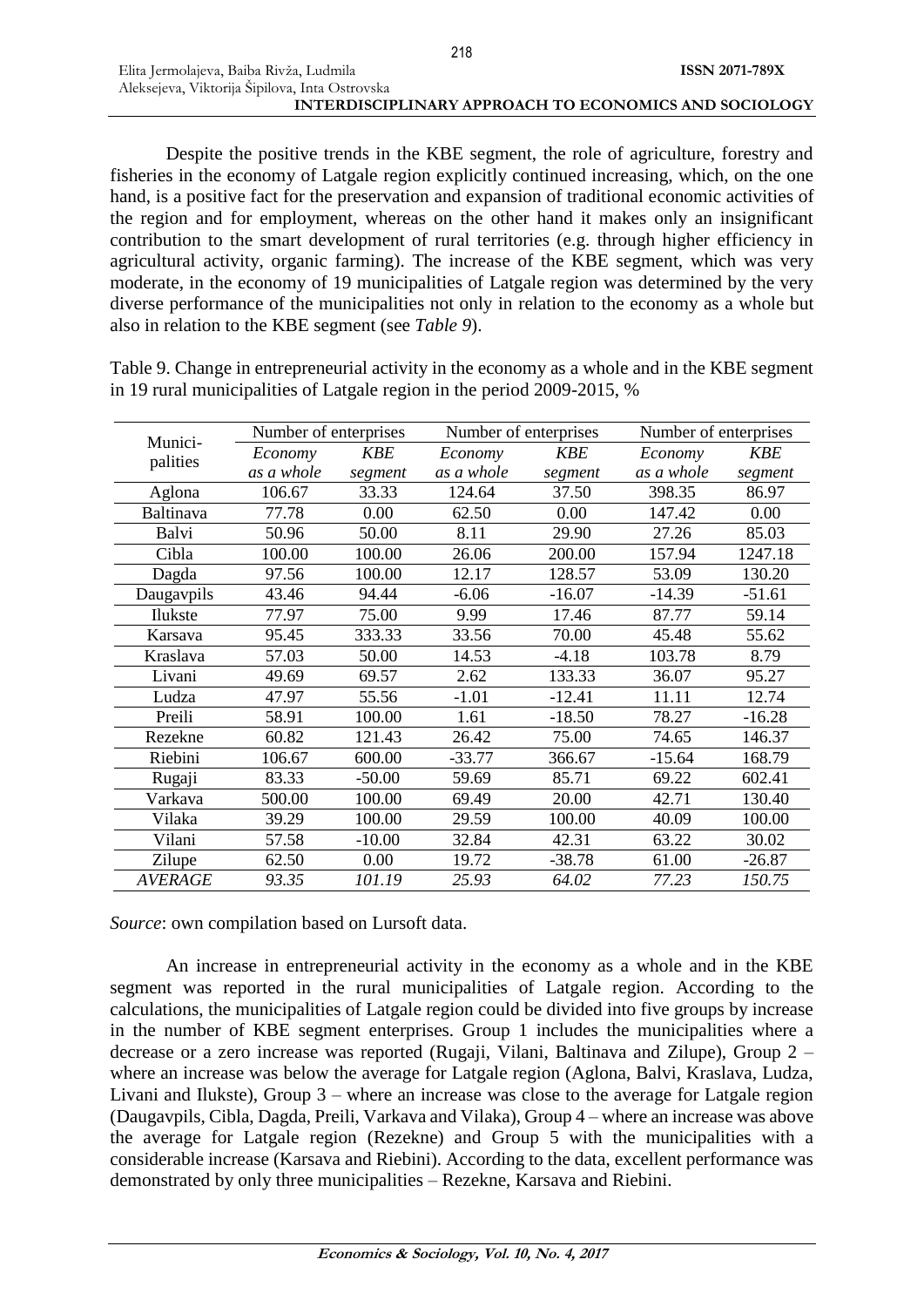219

The second aspect to be assessed is efficiency. In view of the ratio of increase in the number of employees to increase in net turnover, it has to be pointed out that the three mentioned leading municipalities – Rezekne, Karsava and Riebini – did not demonstrate an increase in economic efficiency, as the net turnover increase was lower than an increase in the number of employees in two of them (Karsava and Riebini).

In general, a comparison of the increases in the number of employees and in net turnover in the KBE segment reveals efficiency-oriented growth, as a larger increase in net turnover at a smaller increase in the number of employees was reported in seven municipalities, and in two cases an increase in net turnover occurred at a decrease in the number of employees. This means that in 9 out of 19 municipalities of Latgale region, economic growth in the KBE segment in rural areas could be called efficient. However, the acquired results regarding growth in the KBE segment have to be analysed in connection with the Smart Development Index, as a similar trend in the KBE segment was observed in the municipalities of various smart development levels. In Latgale region, for example, no growth in the KBE segment was reported in Baltinava municipality, which was ranked seventh (2.857) in the Smart Development Index and Zilupe municipality, which was ranked last in the SDI.

The acquired results allow concluding that no strong causal relationship between growth in the KBE segment and a rank in the Smart Development Index was observed. It is a quite logical outcome, even despite the experts' opinions on the essential role of the dimension *Economy* in smart development in rural areas in Latgale region, as a relationship between this dimension and the Smart Development Index in Latgale region was weak in comparison with that in the other regions (Šipilova *et al.*, 2017).

Overall, one can note that there were positive trends in the KBE segment in the rural territories of Latgale region, and the next step aimed at contributing to smart development in the region should be associated with, on the one hand, more efforts to engage residents in economic activity and, on the other hand, achieving higher efficiency; besides, this process has to be quite homogenous across the municipalities within the segment.

An analysis of the groups of municipalities showed that a higher level of activity could be observed in the municipalities with a lower development level and diverse growth paces, and a particularly positive fact is that this trend was observed even in sparsely populated municipalities (see *Table 10*).

In the group of municipalities with a high development level but a low growth rate, which includes four municipalities (Kraslava, Livani, Preili and Ludza), KBE segment growth (according to enterprise data) was below the average for Latgale region, although it was significant and ranged from +50% in Kraslava municipality to +100% in Preili municipality. An analysis of economic efficiency in terms of increase in the number of employees and net turnover allows concluding that the KBE segment grew differently across the municipalities of this group. For example, the highest growth was reported in the municipalities of Kraslava and Ludza where an increase in net turnover was similar to that in the number of employees. On the other hand, one could note a positive trend in employment. For example, the number of individuals employed in the KBE segment in Livani municipality rose by +133.33%, which was two times higher than the average for Latgale region.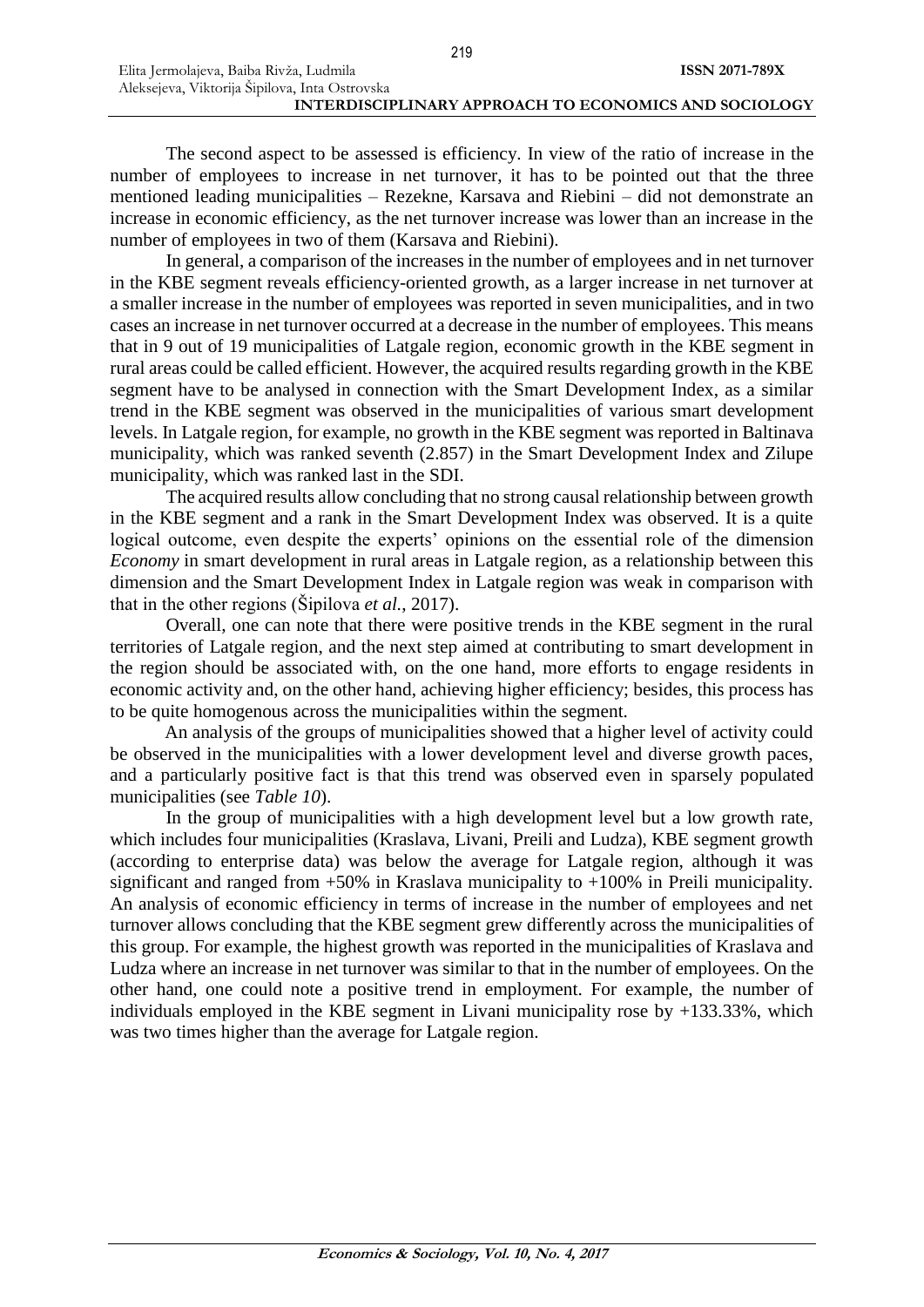Table 10. KBE segment growth in the municipalities of Latgale region by growth rate and by development level in the period 2009-2015, %

| (I) LOW RATE                              | (II) RATE BELOW<br><b>AVERAGE</b> | (III) RATE ABOVE<br><b>AVERAGE</b> | (IV) HIGH RATE         |
|-------------------------------------------|-----------------------------------|------------------------------------|------------------------|
| High development level                    |                                   |                                    |                        |
| Municipalities:                           | Municipalities:                   | Municipalities:                    | Municipalities:        |
| <b>Kraslava</b>                           | <b>Balvi</b>                      | <b>Daugavpils</b>                  | <b>Varkava</b>         |
| $Enterprises + 50.00$                     | Enterprises +50.00                | Enterprises +94.44                 | $Enterprises + 100.00$ |
| $Employes - 4.18$                         | $Employes + 29.90$                | $Employes - 16.07$                 | $Employes + 20.00$     |
| Net turnover $+8.79$                      | Net turnover $+85.03$             | Net turnover $-51.61$              | Net turnover $+130.40$ |
| Livani                                    | Rugaji                            |                                    |                        |
| Enterprises +69.57                        | Enterprises – 50.00               |                                    |                        |
| $Employees +133.33$                       | $Employes + 85.71$                |                                    |                        |
| Net turnover +95.27                       | Net turnover $+602.41$            |                                    |                        |
| <b>Preili</b>                             | <b>Ilukste</b>                    |                                    |                        |
| $Enterprises + 100.00$                    | $Enterprises + 75.00$             |                                    |                        |
| $Employes - 18.50$                        | $Employes + 17.46$                |                                    |                        |
| Net turnover $-16.28$                     | Net turnover $+59.14$             |                                    |                        |
| Ludza                                     |                                   |                                    |                        |
| Enterprises +55.56                        |                                   |                                    |                        |
| $Emploves - 12.41$                        |                                   |                                    |                        |
| Net turnover $+12.74$                     |                                   |                                    |                        |
| Low development level                     |                                   |                                    |                        |
|                                           |                                   |                                    |                        |
| Municipalities:                           | Municipalities:                   | Municipalities:                    | Municipalities:        |
| <b>Baltinava</b>                          | Dagda                             | <b>Cibla</b>                       |                        |
| <i>Enterprises</i> 0.00                   | $Enterprises + 100.00$            | Enterprises +100.00                |                        |
| Employees 0.00                            | $Employes + 128.57$               | $Employes + 200.00$                |                        |
| Net turnover 0.00                         | Net turnover +130.20              | Net turnover $+1247.18$            |                        |
| <b>Rezekne</b>                            | <b>Karsava</b>                    | <b>Zilupe</b>                      |                        |
| Enterprises +121.43                       | Enterprises +333.33               | <i>Enterprises</i> 0.00            |                        |
| $Employes + 75.00$                        | $Employes + 70$                   | <i>Employees</i> 0.00              |                        |
| Net turnover $+146.37$                    | Net turnover $+55.62$             | Net turnover 0.00                  |                        |
| <b>Riebini</b>                            | <b>Aglona</b>                     |                                    |                        |
| Enterprises +600.00                       | Enterprises +33.33                |                                    |                        |
| $Employes + 366.67$                       | $Employes + 37.50$                |                                    |                        |
| Net turnover $+168.79$                    | Net turnover +86.97               |                                    |                        |
| Vilaka                                    |                                   |                                    |                        |
| Enterprises +100.00                       |                                   |                                    |                        |
| $Employees + 100.00$                      |                                   |                                    |                        |
| Net turnover $+100.00$                    |                                   |                                    |                        |
| <b>Vilani</b>                             |                                   |                                    |                        |
| Enterprises -10.00                        |                                   |                                    |                        |
| Employees +42.31<br>Net turnover $+30.02$ |                                   |                                    |                        |

*Source*: own compilation based on EKOSOC-LV data; SRDA, 2010, 2011, 2012; RDIM, 2015.

It has to be noted that the municipalities with higher KBE segment growth (Rugaji, Riebini and Cibla) belonged to the group with low growth rates and the smallest populations. This finding has to be viewed from two aspects: first, it is a positive fact that sparsely populated rural areas experienced strong KBE segment growth; second, it has to be also mentioned that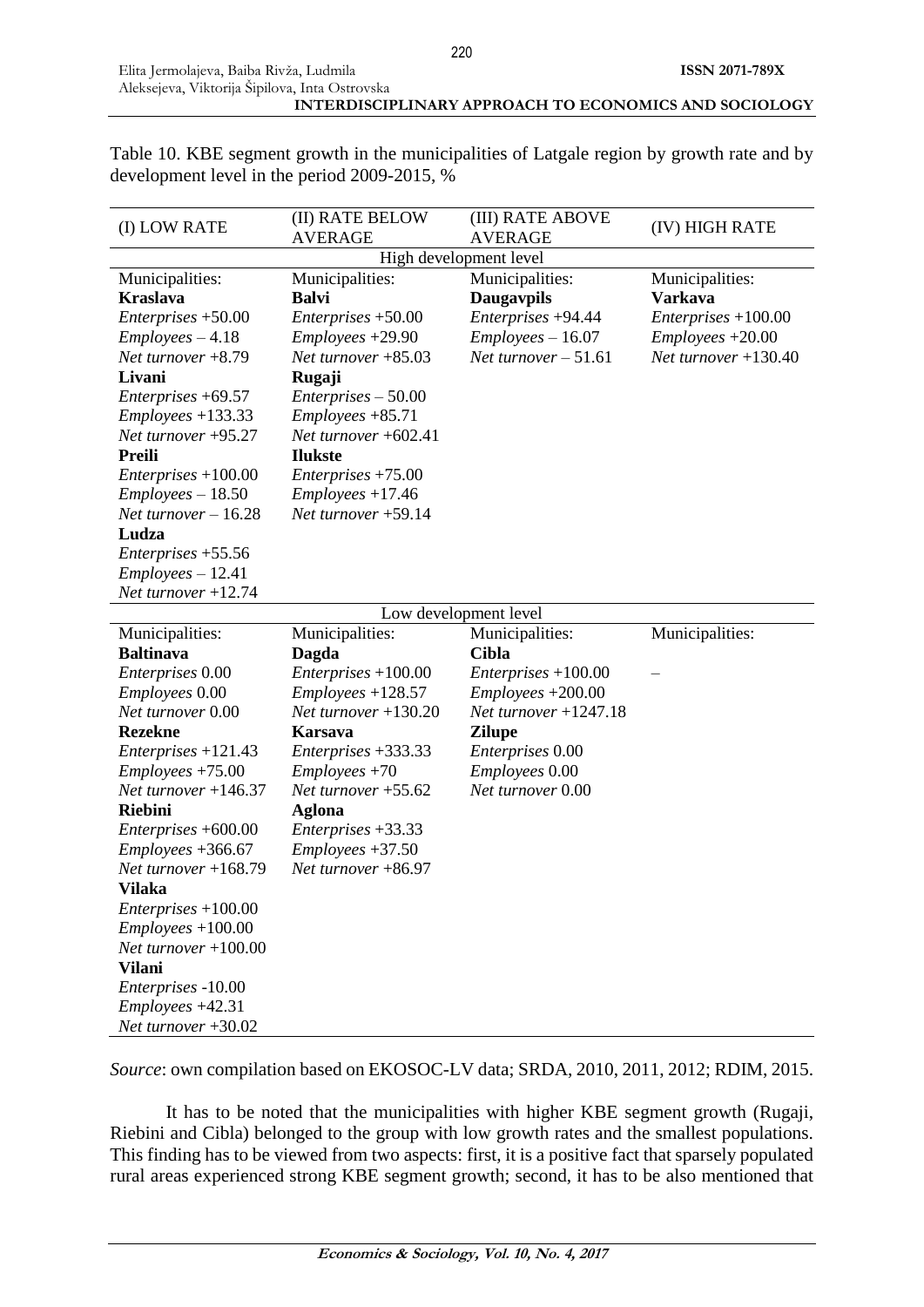despite the KBE segment growth, the growth rates were low in these municipalities. However, weaker KBE segment growth in the groups of municipalities with larger populations and stronger growth has to be mentioned as a negative trend.

# **Conclusions**

1. The most important regional development problem, which is typical of the entire Latvia, is the significant disparities in socio-economic development levels among regions nationally and municipalities not only nationally but also regionally.

2. Latgale region is the least developed region in Latvia. The EKOSOC.LV research results identified a *resident-focused scenario* as the most important one because an important factor for sustainable development is the attraction and retention of residents and the use of their potential in municipalities and in the entire region.

3. Despite the problems of infrastructure and depopulation in Latgale region, an increase in entrepreneurial activity occurred owing to the activity of residents, smart governance and knowledge-based entrepreneurial potential.

4. The analysis of KBE segment growth by group of municipalities, taking into consideration the development level, growth rates and the number of residents, revealed that there was a weak causal relationship between the Smart Development Index and the KBE segment growth in the rural territories of Latgale region, yet the analysis allowed identifying the potential for further KBE segment growth in the rural territories of Latgale region.

# **Acknowledgement**

The authors are thankful to the Latvian National Research Program 5.2. 'Economic Transformation, Smart Growth, Governance and legal Framework for the State and Society for Sustainable Development – a New Approach to the Creation of a Sustainable Learning Community (EKOSOC-LV)'. The research was conducted within the Project 5.2.3. 'Processes of Latvian rural and regional development and possibilities within the framework of economy' of the EKOSOC-LV.

# **References**

- Arcelus, FJ, Arocena, P., Cabases, F., Pascual P. (2015). On the Cost-Efficiency of Service Delivery in Small Municipalities. *Regional Studies*, *49*(9), 1469-1480.
- Álvarez, M. J., Fernández, R. I., Romera, R. (2014). Is eco-innovation a smart specialization strategy for andalusia? One approach from the multivariate analysis (Es la eco-innovación una estrategia in-teligente de especialización para Anda-lucía? Una aproximación desde el análi-sis multivariante). *Revista de Estudios Regionales*, *100*, 1 May 2014, 171-195.
- Bachtler, J, Martins, J. O, Wostner, P., Zuber, P. (2017). Towards Cohesion Policy 4.0: Structural Transformation and Inclusive Growth RSA Europe. Brussels. *Regional Studies Association*, 86 p.
- Casado, H. (2014). How to boost innovation from public administration. (Cómo impulsar la innovación desde la Administración Publica). *Revista de Obras Publicas*, *161*(3550), 31- 34.
- Chmielewska, B., Horváthová, Z. (2016). Policy levelling economic and social inequalities between rural and urban areas. *Journal of International Studies*, *9*(2), 103-111.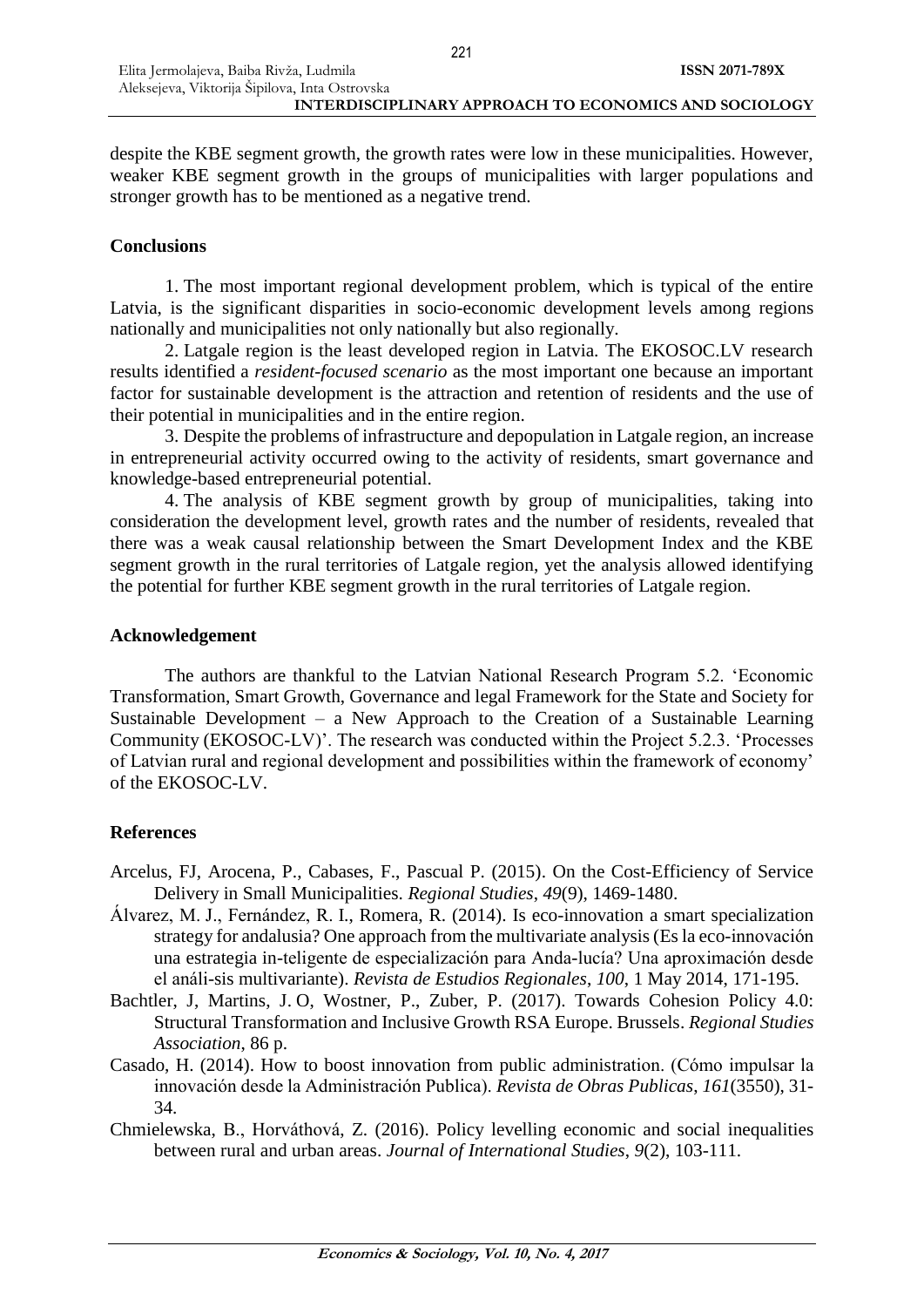- Copus, A., Noguera, J. (2010). A Typology of intermediate and Predominantly Rural NUTS 3 Regions. The ESPON 2013 Programme Applied Research Project 2013/1/2. EDORA (European Development Opportunities for Rural Areas). Version 4, 17 September 2010.
- CSP [Data of Central Statistical Bureu of Latvia]. Retrieved during the June-August, 2017, from [http://data.csb.gov.lv.](http://data.csb.gov.lv/)
- Di Leo, S., Salvia, M. (2017). Local strategies and action plans towards resource efficiency in South East Europe. *Renewable and Sustainable Energy Reviews*, *68*, 286-305.
- European Comission (2012). *Connecting Smart and Sustainable Growth through Smart Specialization.* A practical guide for ERDE managing authorities.
- European Union. General Directorate for Regional Policy (2011). Cities of Tomorrow Challenges, Visions, Ways Forward. Retrieved July, 12, 2017, from [http://ec.europa.eu/regional\\_policy/s](http://ec.europa.eu/regional_policy/)ources/docgener/studies/pdf/citiesoftomorrow/citie softomorrow\_final.pdf, DOI:10.2776/41803.
- Eurostat, 2008-2010. *Seventh Community Innovation Survey: Highest proportions of innovative enterprises in Germany, Luxembourg and Belgium*. Retrieved July, 20, 2017, from [http://europa.eu/rapid/press-release\\_STAT-13-5\\_en.htm.](http://europa.eu/rapid/press-release_STAT-13-5_en.htm)
- ESPON (2013). *Programme Applied Research Project 2013/1/2. EDORA (European Development Opportunities for Rural Areas)*. Version 4. Retrieved July 7, 2017, from [http://www.nordregio.se/G](http://www.nordregio.se/)lobal/Research/EDORA/EDORA\_2.22.pdf.
- GDP at regional level. Retrieved 7 July 2017 from [http://ec.europa.eu/eurostat/statistics](http://ec.europa.eu/eurostat/statistics-explained/index.php/GDP_at_regional_%20level# Regional_)explained/index.php/GDP at regional level# Regional GDP per capita.
- Jermolajeva, E., Cingule-Vinogradova, S. (2012). Potential of Latgale Region and Directions of the Development. 'Economic Science for Rural Development' *Proceedings of the International Scientific Conference. Integrated and Sustainable Development*, No.27.
- Habánik, J., Kordoš, M., & Hošták, P. (2016). Competitiveness of Slovak Economy and Regional Development Policies. *Journal of International Studies*, *9*(1), 144-155.
- Kreslins, K., Stefenberga, D. (2016). Analysis of Kurzeme region development in the context of smart specialization strategy: Preliminary results. *Engineering for Rural Development*, *2016*, January, 1224-1229.
- Latvijas reģionu ekonomikas attīstības perspektīvas un virzieni 2010.-2011. Autoru kolektīvs Latvijas Zinātņu akadēmijas Ekonomikas institūts, 303 lpp. Retrieved July 13, 2017, from [http://www.varam.gov.lv/lat/publ/ publikacijas/reg\\_att/?doc=13880.](http://www.varam.gov.lv/lat/publ/%20publikacijas/reg_att/?doc=13880)
- Latgales plānošanas reģions. Retrieved June 12, 2017, from [https://lpr.gov.lv/lv/padome](https://lpr.gov.lv/lv/padome-l2f3/#.Wa1ToPNJbIU)[l2f3/#.Wa1ToPNJbIU.](https://lpr.gov.lv/lv/padome-l2f3/#.Wa1ToPNJbIU)
- Latgales programma 2010-2017 (2010a). Rīcības programma, 97 lpp. Retrieved June 12, 2017, from [https://lpr.gov.lv/wp-content/uploads/2011/lpr-planosanas-dokumenti/ Latgales](https://lpr.gov.lv/wp-content/uploads/2011/lpr-planosanas-dokumenti/%20Latgales-programma_01.12.2010%20_apstipr.LPR.pdf)[programma\\_01.12.2010 \\_apstipr.LPR.pdf.](https://lpr.gov.lv/wp-content/uploads/2011/lpr-planosanas-dokumenti/%20Latgales-programma_01.12.2010%20_apstipr.LPR.pdf)
- Latgales stratēģija 2030 (2010b). 20 lpp. Retrieved June 12, 2017, from [https://lpr.gov.lv/wp](https://lpr.gov.lv/wp-content/uploads/2011/lpr-planosanas-dokumenti/Latgales_strategija_2030_apstiprinata%20_01.12.2010.pdf)[content/uploads/2011/lpr-planosanas-dokumenti/Latgales\\_strategija\\_2030\\_apstiprinata](https://lpr.gov.lv/wp-content/uploads/2011/lpr-planosanas-dokumenti/Latgales_strategija_2030_apstiprinata%20_01.12.2010.pdf)  [\\_01.12.2010.pdf.](https://lpr.gov.lv/wp-content/uploads/2011/lpr-planosanas-dokumenti/Latgales_strategija_2030_apstiprinata%20_01.12.2010.pdf)
- Lursoft (Database of enterprises in Latvia), [www.lursoft.lv.](http://www.lursoft.lv/)
- McCann, P. and Rodriguez-Pose, A. (2011). 'Why and When Development Policy Should Be Place-Based?' OECD Observer 14. 2011: Building Resilient Regions for Stronger Economies, 203-213.
- Melbarde, V., Ore, M. (2016). Influencing factors of rural areas development: Vidzeme region case analysis. *Proceedings of the New Challenges of Economic and Business Development*, 484-495.
- Molavi, J., Shapoorian, B. (2013). Sustainable infrastructure: A framework a for sustainable municipality. ICSDEC 2012: Developing the Frontier of Sustainable Design,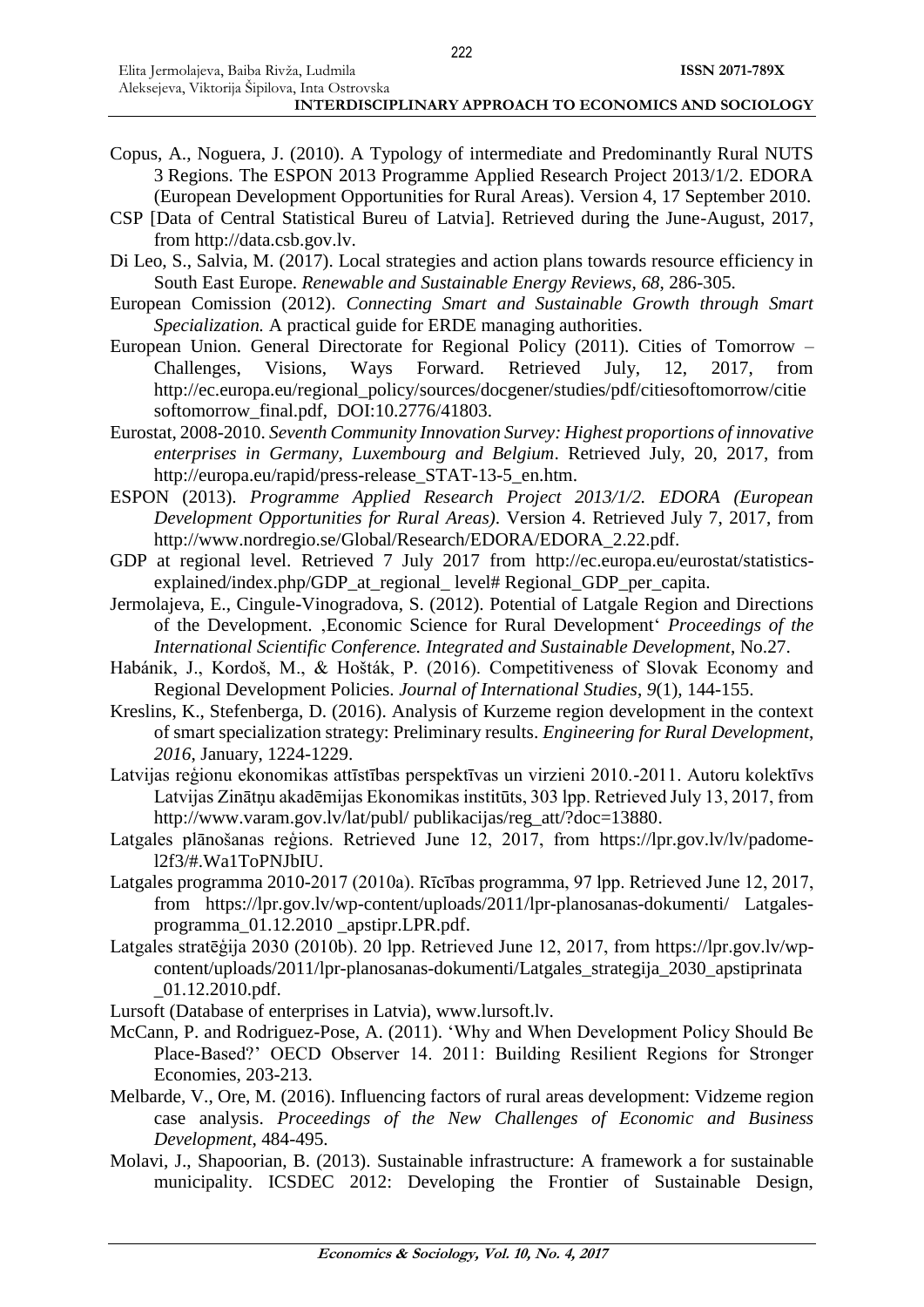Engineering, and Construction – Proceedings of the 2012 International Conference on Sustainable Design and Construction, pp. 335-342.

- Naldi, L., Nilsson, P., Westlund, H., & Wixe, S. (2015). What is smart rural development? *Journal of Rural Studies*, *40*, 90-101. doi: http://doi.org/10.1016/j.jrurstud.2015.06.006.
- Partridge, MD, Rickman, DS, Olfert, MR, Tan, Y. (2015). When Spatial Equilibrium Fails: Is Place-Based Policy Second Best? *Regional Studies*, *49*(8), 1303-1325.
- Pašvaldību budžeta kapacitātes rādītāja aktuālās vērtības. Valsts Reģionālās attīstības aģentūra, Retrieved August 4, 2017, from [http://www.vraa.gov.lv/lv/publikacijas/pbkr.](http://www.vraa.gov.lv/lv/publikacijas/pbkr/)
- Reģionālās politikas pamatnostādnes 2013.-2019.gadam (informatīvā daļa) (2013.), Rīga, p. 5 (pp. 95).
- Rutkauskas, A. V., Raudeliuniene, J., & Racinskaja, I. (2014). Integral Knowledge, Innovation and Technology Cluster Formation Nurturing the Universal Development Sustainability in the Context of Globalization*. Economics and Sociology*, *7*(4), 41.
- Saaty, TL (1990). *The analytic hierarchy process*. McGraw Hill, New York.
- Sandu, A.-M. (2014). Coordinates of the new EU rural development policy. *Quality – Access to Success*, *15*(SUPPL.1), 463-465.
- Sinkiene, J., Grumadaite, K., & Liugailaite-Radzvickiene, L. (2014). Diversity of theoretical approaches to the concept of smart city. Proceedings of the 8th International Scientific Conference Business and Management 2014, 15-16 May 2014 (pp. 933-940). Vilnius Gediminas Technical University, Lithuania. DOI: 10.3846/bm.2014.112.
- Smart cities Ranking of European medium-sized cities (2007). Final report, October 2007. Retrieved August 10, 2017, from [http://www.smart-cities.eu/download/smart\\_](http://www.smart-cities.eu/download/smart_%20cities_final_report.pdf)  cities final report.pdf.
- State Regional Development Agency (SRDA) (2010). Development of Regions in Latvia 2009. Annex 4: Development Indexes of the Planning Regions and Administrative Territories Existing since July 1, 2009. Available: [http://www.vraa.gov.lv/](http://www.vraa.gov.lv/%20uploads/Development_of_Regions_2009.pdf)  [uploads/Development\\_of\\_Regions\\_2009.pdf.](http://www.vraa.gov.lv/%20uploads/Development_of_Regions_2009.pdf)
- State Regional Development Agency (SRDA) (2011). Development of Regions in Latvia 2010. Annex 2: Planning Region, Republican City and Novads Territory Development Indexes. Retrieved August 10, 2017, from [http://www.vraa.gov.lv/](http://www.vraa.gov.lv/%20uploads/Development_of_Regions_in_Latvia_2010_web_%20ENG.pdf)  [uploads/Development\\_of\\_Regions\\_in\\_Latvia\\_2010\\_web\\_ ENG.pdf.](http://www.vraa.gov.lv/%20uploads/Development_of_Regions_in_Latvia_2010_web_%20ENG.pdf)
- State Regional Development Agency (SRDA) (2012). Development of Regions in Latvia 2011. Annex 2: Territorial Development Indices of Planning Regions, Cities and Municipalities. Retrieved August, 17, 2017, from [http://www.vraa.gov.lv/uploads/regionu%20parskats/Regionu%20attistiba%2](http://www.vraa.gov.lv/uploads/regionu%20parskats/Regionu%20attistiba%25)0Latvija% 202011% 20ENG\_Q\_ia%20kartes%20horizontali.pdf.
- Steiner, M., & Mossbock, J. (2014). How "smart" are rural areas? A case study approach. RSA Winter Conference 2014, 27-28 November 2014, London, UK. Retrieved 20 July 2016, from [http://www.regionalstudies.org/uploads/funding/conferences/presentations/](http://www.regionalstudies.org/uploads/funding/conferences/presentations/%20Winter_2014_Presentations_/Michael_Steiner_and_Johannes_Mossb%C3%B6ck.pdf)  [Winter\\_2014\\_Presentations\\_/Michael\\_Steiner\\_and\\_Johannes\\_Mossb%C3%B6ck.pdf.](http://www.regionalstudies.org/uploads/funding/conferences/presentations/%20Winter_2014_Presentations_/Michael_Steiner_and_Johannes_Mossb%C3%B6ck.pdf)
- Šipilova, V., Ostrovska, I., Aleksejeva, L., Jermolajeva, E., Oļehnovičs, D. (2017a). A Review of the Literature on Smart Development: Lessons for Small Municipalities. *International Journal of Economics and Financial Issues*, 2017, *7*(1), 460-469.
- Šipilova, V., Ostrovska, I., Jermolajeva, E., Aleksejeva, L., Oļehnovičs, D. (2017b). Evaluation of Sustainable Development in Rural Territories in Latgale Region (Latvia) by Using the Conception of Smart Specialisation. *Journal of teacher Education for Sustainability*, *19*(1), 82-105, DOI: 10.151/jtes-2017-0006.
- Šipilova, V., Aleksejeva, V., Ostrovska, I. (2016). Testing the Approaches of Regional Development in Small Municipalities. *IBIMA Publishing Journal of Eastern Europe*

223